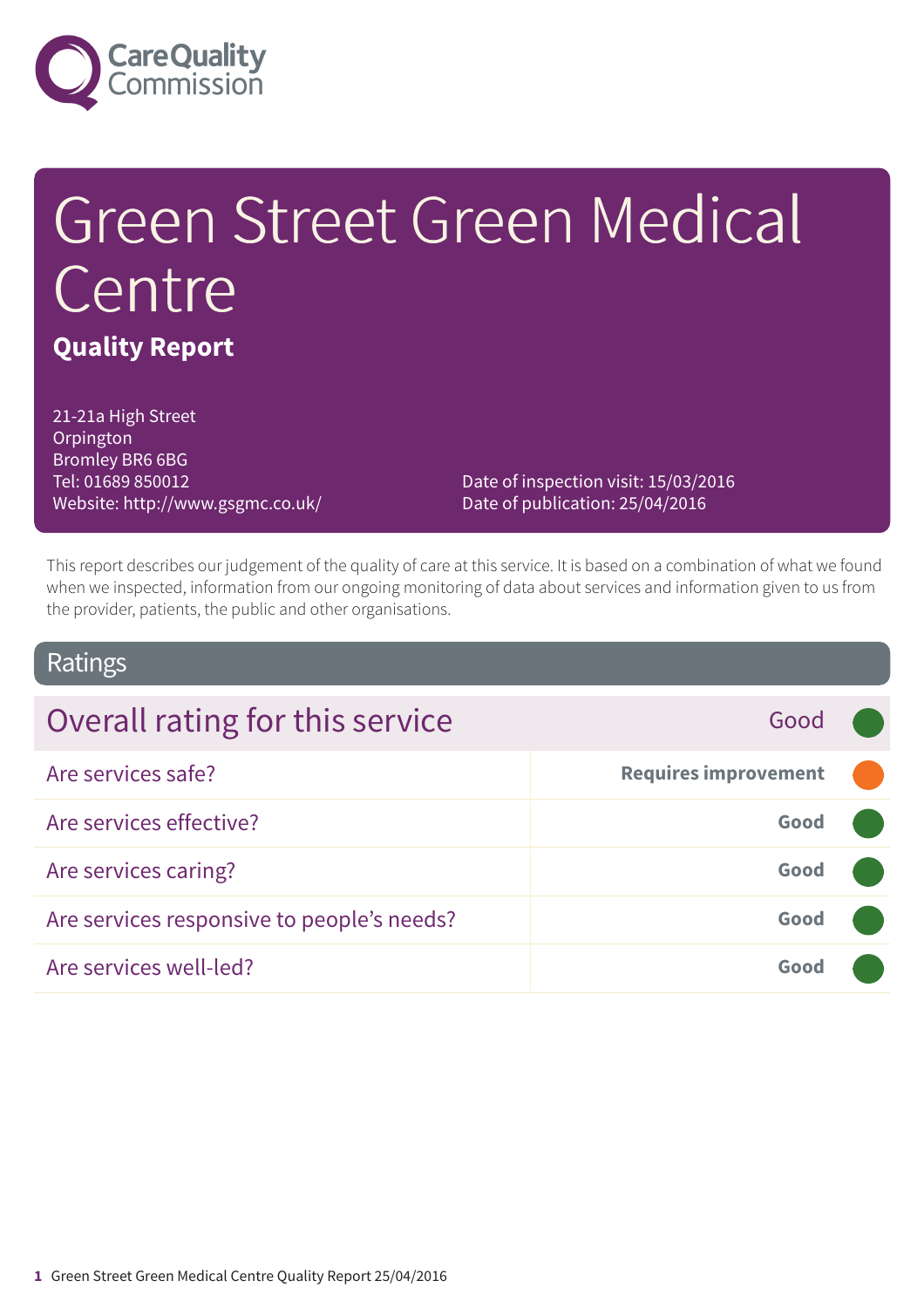### **Contents**

| Summary of this inspection                      | Page<br>$\overline{2}$<br>$\overline{4}$<br>$\overline{7}$<br>11 |
|-------------------------------------------------|------------------------------------------------------------------|
| Overall summary                                 |                                                                  |
| The five questions we ask and what we found     |                                                                  |
| The six population groups and what we found     |                                                                  |
| What people who use the service say             |                                                                  |
| Detailed findings from this inspection          |                                                                  |
| Our inspection team                             | 12                                                               |
| Background to Green Street Green Medical Centre | 12                                                               |
| Why we carried out this inspection              | 12                                                               |
| How we carried out this inspection              | 12                                                               |
| Detailed findings                               | 14                                                               |
| Action we have told the provider to take        | 24                                                               |

### Overall summary

#### **Letter from the Chief Inspector of General Practice**

We carried out an announced comprehensive inspection at Green Street Green Medical Centre on 15 March 2016. Overall the practice is rated as good.

Our key findings across all the areas we inspected were as follows:

- There was an open and transparent approach to safety and an effective system in place for reporting and recording significant events.
- Risks to patients were not always assessed and well managed.
- Staff assessed patients' needs and delivered care in line with current evidence based guidance. Staff had the skills, knowledge and experience to deliver effective care and treatment.
- Patients said they were treated with compassion, dignity and respect and they were involved in their care and decisions about their treatment.
- Information about services and how to complain was available and easy to understand.
- Patients said they found it easy to make an appointment with a named GP and that there was continuity of care, with urgent appointments available the same day.
- The practice had good facilities and was well equipped to treat patients and meet their needs.
- There was a clear leadership structure and staff felt supported by management. The practice proactively sought feedback from staff and patients, which it acted on.
- The provider was aware of and complied with the requirements of the Duty of Candour.

There were areas of practice where the provider must make improvements:

- Ensure that fire drills are undertaken appropriately.
- Ensure that infection control audits are undertaken on a regular basis.

There were areas of practice where the provider should make improvements:

• Ensure that electrical equipment checks are undertaken on a regular basis.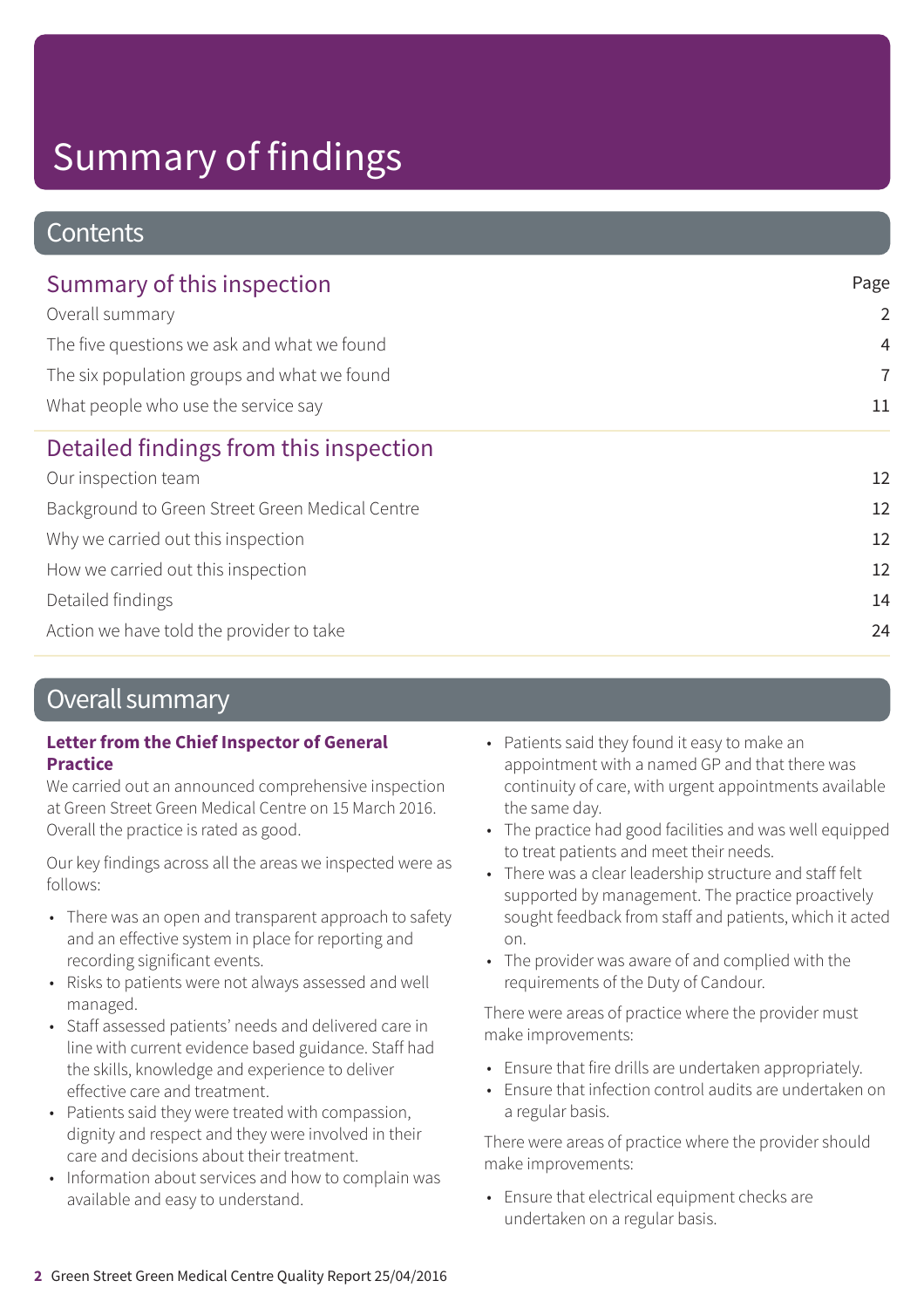- Ensure that the chaperone processes are in line with guidelines and that staff have been trained and undertake a risk assessment to ascertain if DBS checks are required for all staff who undertake this role.
- Ensure yearly appraisals are performed for all practice staff.
- Ensure that ombudsman information is provided in the response letter for complaints.

#### **Professor Steve Field (CBE FRCP FFPH FRCGP)**

Chief Inspector of General Practice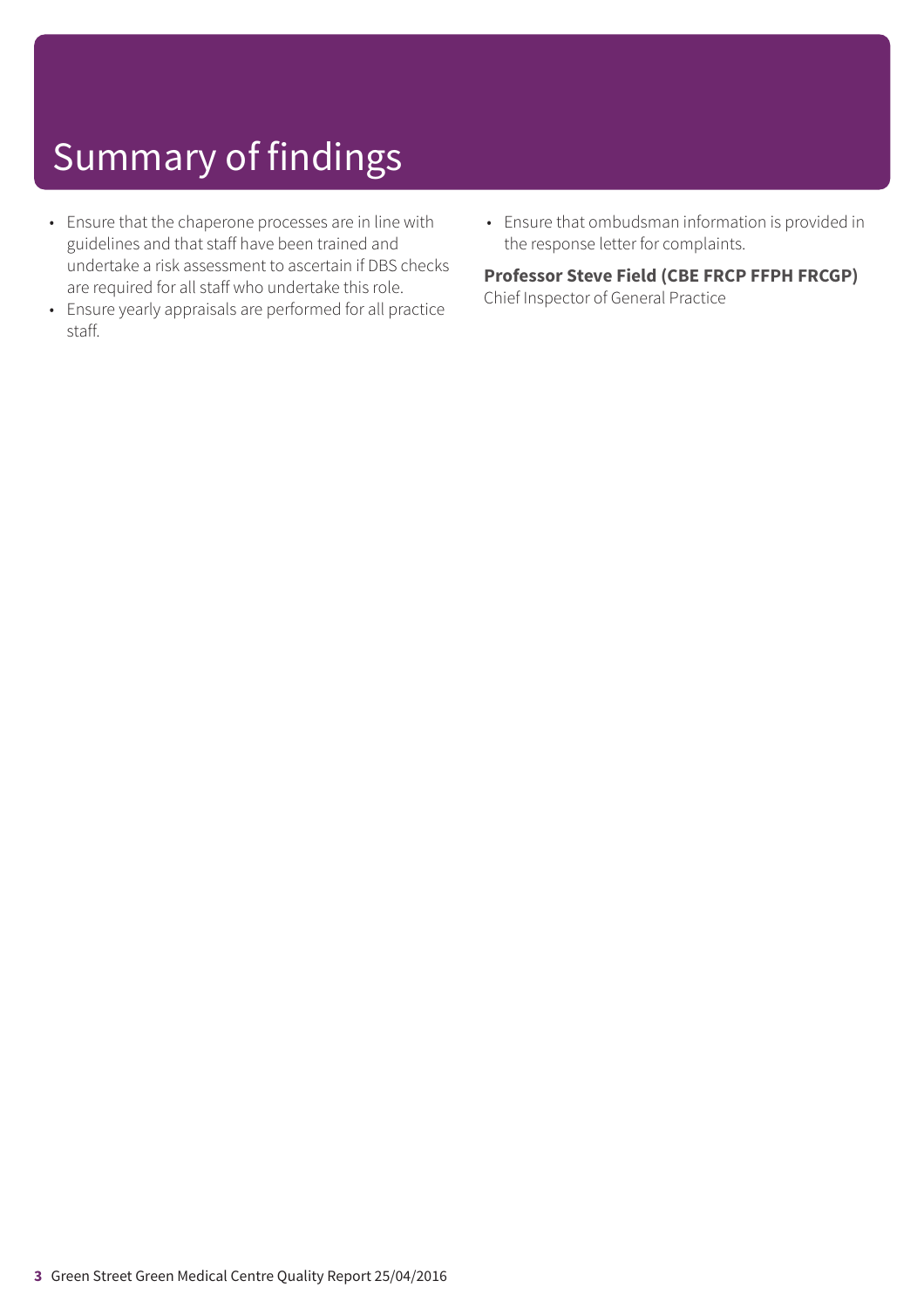### The five questions we ask and what we found

We always ask the following five questions of services.

#### **Are services safe?**

The practice is rated as requires improvement for providing safe services.

- There was an effective system in place for reporting and recording significant events.
- Lessons were shared to make sure action was taken to improve safety in the practice.
- When there were unintended or unexpected safety incidents, patients received reasonable support, truthful information, and a verbal and written apology. They were told about any actions to improve processes to prevent the same thing happening again.
- The practice had systems, processes and practices in place to keep patients safe and safeguarded from abuse.
- Risks to patients were not always assessed and well managed. Electrical equipment checks, fire drills and infection control audits were not undertaken on a regular basis.

#### **Are services effective?**

The practice is rated as good for providing effective services.

- Data from the Quality and Outcomes Framework showed patient outcomes were in line or for some indicators below average for the locality and national average.
- Staff assessed needs and delivered care in line with current evidence based guidance.
- Clinical audits demonstrated quality improvement.
- Staff had the skills, knowledge and experience to deliver effective care and treatment.
- There was evidence of appraisals and personal development plans for all staff; however not all practice staff had yearly appraisals.
- Staff worked with multidisciplinary teams to understand and meet the range and complexity of patients' needs.

#### **Are services caring?**

The practice is rated as good for providing caring services.

• Data from the National GP Patient Survey showed patients rated the practice in-line /comparable with others for many aspects of care.

**Requires improvement –––**

**Good –––**

**Good –––**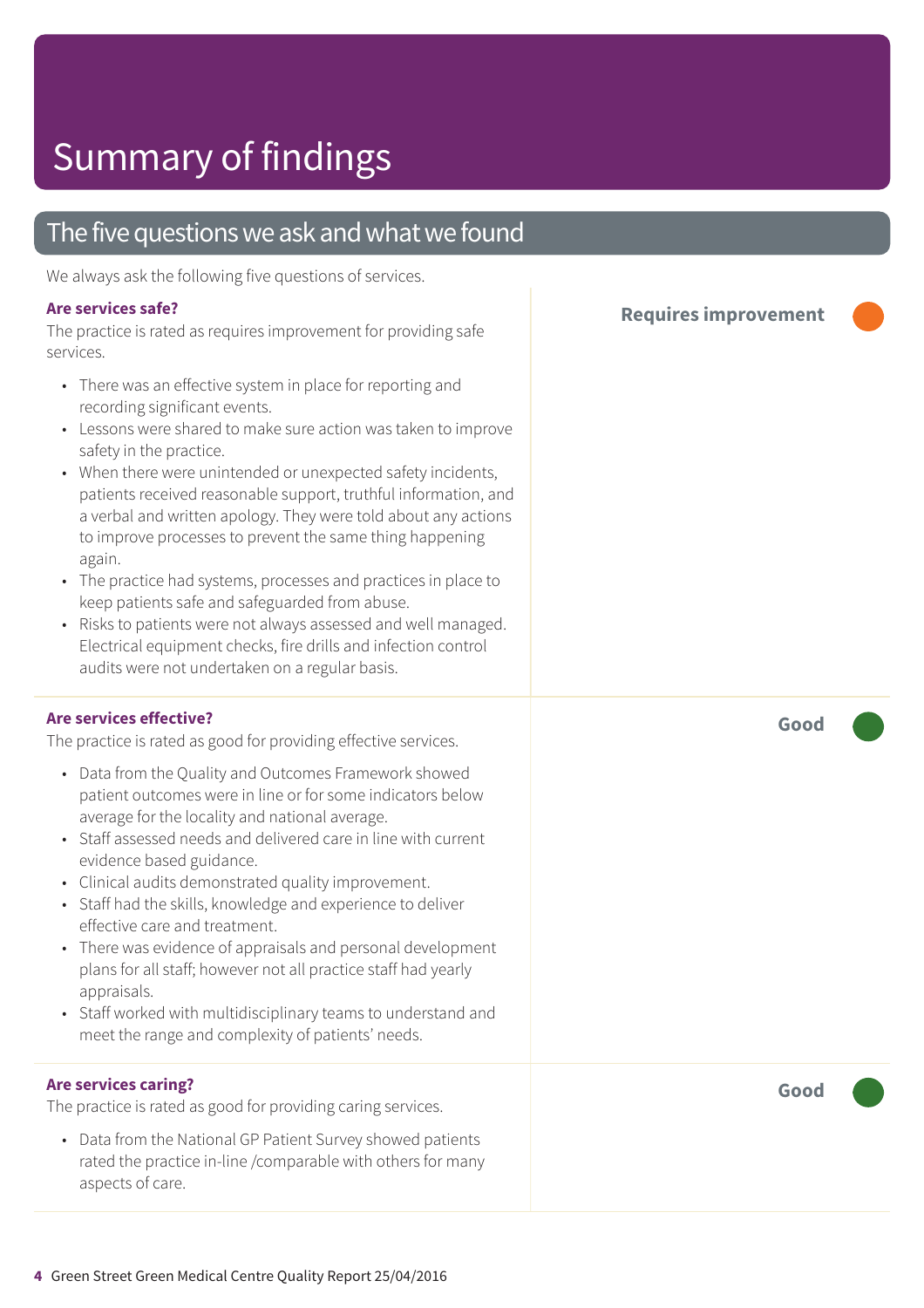- Patients said they were treated with compassion, dignity and respect and they were involved in decisions about their care and treatment. • Information for patients about the services available was easy to understand and accessible. • We saw staff treated patients with kindness and respect, and maintained patient and information confidentiality. • The practice had a dedicated Patient Liaison Officer (PLO) who contacted the carers to provide support and advice and signposted on to local services. **Are services responsive to people's needs?** The practice is rated as good for providing responsive services. • Practice staff reviewed the needs of its local population and engaged with the NHS England Area Team and Clinical Commissioning Group to secure improvements to services where these were identified. • Patients said they found it easy to make an appointment with a named GP and there was continuity of care, with urgent appointments available the same day. • The practice had good facilities and was well equipped to treat patients and meet their needs. • Information about how to complain was available and easy to understand and evidence showed the practice responded quickly to issues raised. Learning from complaints was shared with staff and other stakeholders.
	- The practice provided minor surgical procedures and the practice had a GP with dermatology training who treated skin conditions which reduced the need for referrals to hospital.

#### **Are services well-led?**

The practice is rated as good for being well-led.

- The practice had a clear vision and strategy to deliver high quality care and promote good outcomes for patients. Staff were clear about the vision and their responsibilities in relation to this.
- There was a clear leadership structure and staff felt supported by management. The practice had a number of policies and procedures to govern activity.
- There was an overarching governance framework which supported the delivery of the strategy and good quality care. This included arrangements to monitor and improve quality and identify risk.

**Good –––**

**Good –––**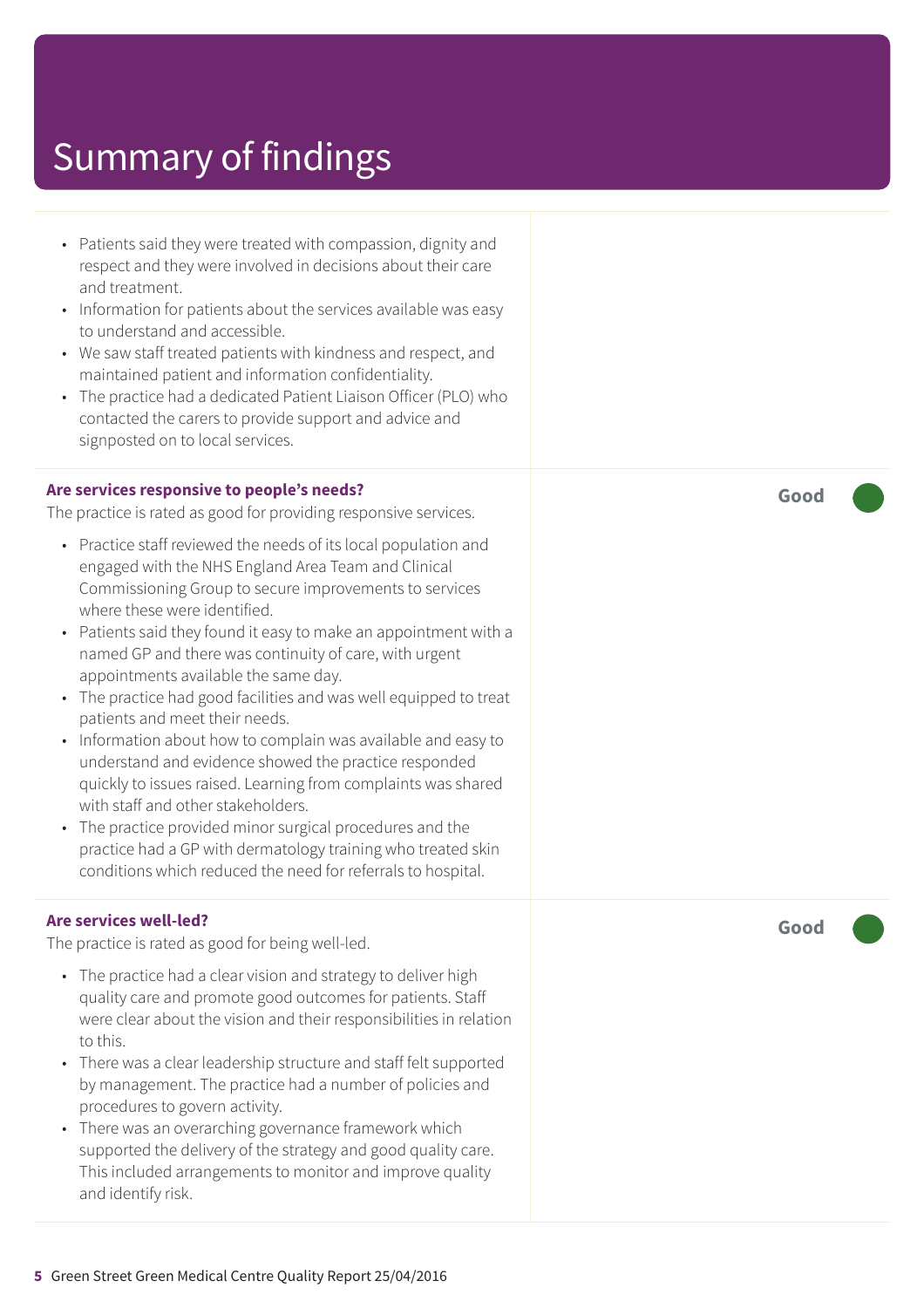- The provider was aware of and complied with the requirements of the Duty of Candour. The partners encouraged a culture of openness and honesty. The practice had systems in place for knowing about notifiable safety incidents and ensured this information was shared with staff to ensure appropriate action was taken.
- The practice sought feedback from staff and patients, which it acted on. The patient participation group was active.
- There was a strong focus on continuous learning and improvement at all levels.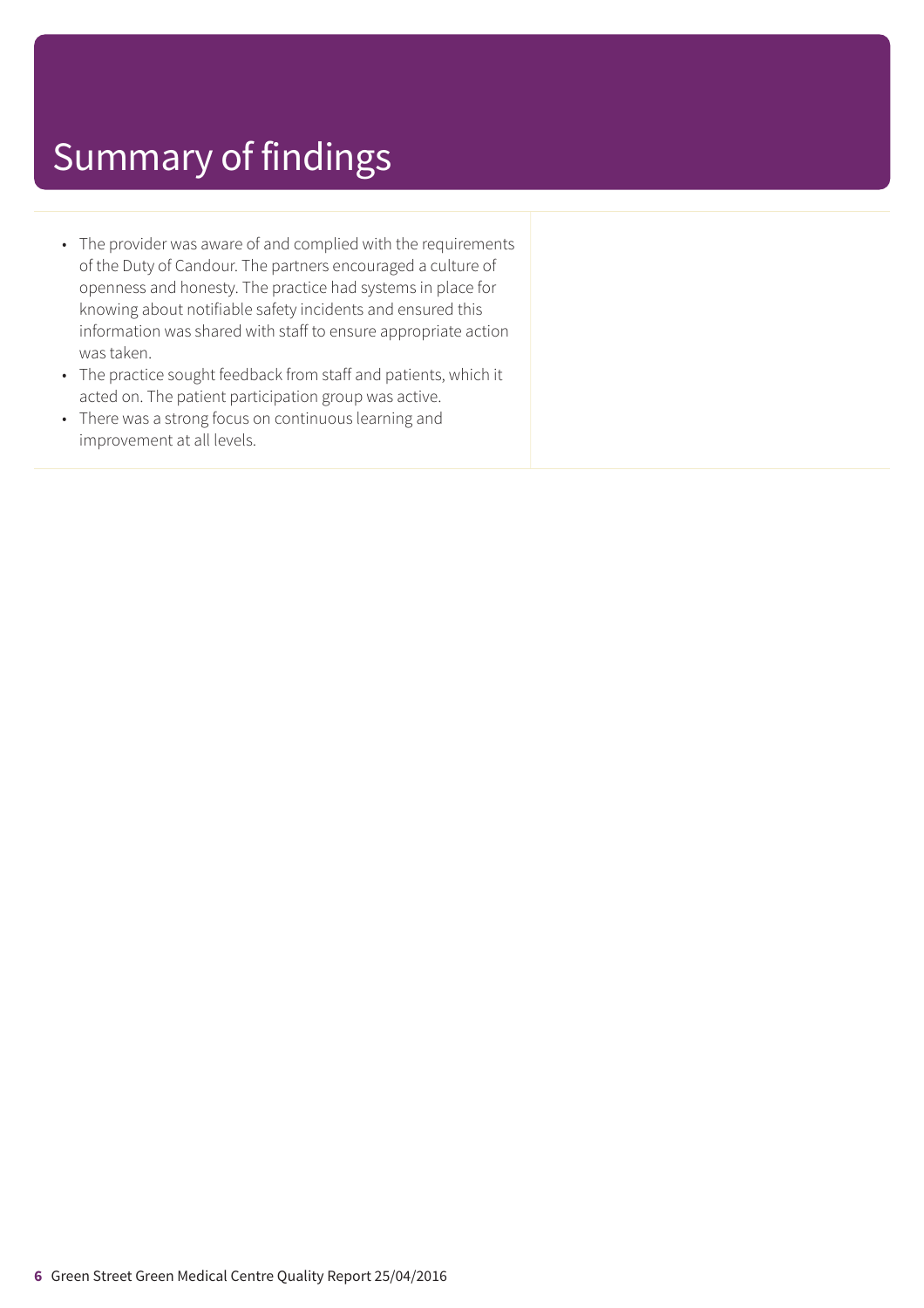### The six population groups and what we found

We always inspect the quality of care for these six population groups.

#### **Older people**

The practice is rated as good for the care of older people.

- The practice offered proactive, personalised care to meet the needs of the older people in its population.
- The practice was responsive to the needs of older people, and offered home visits and urgent appointments for those with enhanced needs.
- The practice performed advanced care planning and End of life care plans and supported patients who have expressed a wish to die in their own home.
- The practice had a dedicated Patient Liaison Officer (PLO) who worked with the elderly, vulnerable and frail patients. They contacted patients immediately after discharge from Accident and Emergency (A&E) or an unplanned admission to ascertain if they needed any support and also made follow-up calls in three months' time. They acted as a contact point for these patients and for patients over 75 years of age and provided administrative support for doctors by sending out unplanned admissions care plans.

#### **People with long term conditions**

The practice is rated as requires improvement for the care of people with long-term conditions.

- Nursing staff had lead roles in chronic disease management and patients at risk of hospital admission were identified as a priority.
- The national Quality and Outcomes Framework (QOF) data showed that 70% of patients had well-controlled diabetes, indicated by specific blood test results, compared to the Clinical Commissioning Group (CCG) average of 75% and the national average of 78%. The number of patients who had received an annual review for diabetes was 48% which was significantly below the national average of 88%.
- The national Quality and Outcomes Framework (QOF) data showed that 68% of patients with asthma in the register had an annual review, compared to the Clinical Commissioning Group (CCG) average of 74% and the national average of 75%.
- The patients had access to nurse led Asthma and Chronic Obstructive Pulmonary Disease (COPD) clinics.

**Good –––**

#### **Requires improvement –––**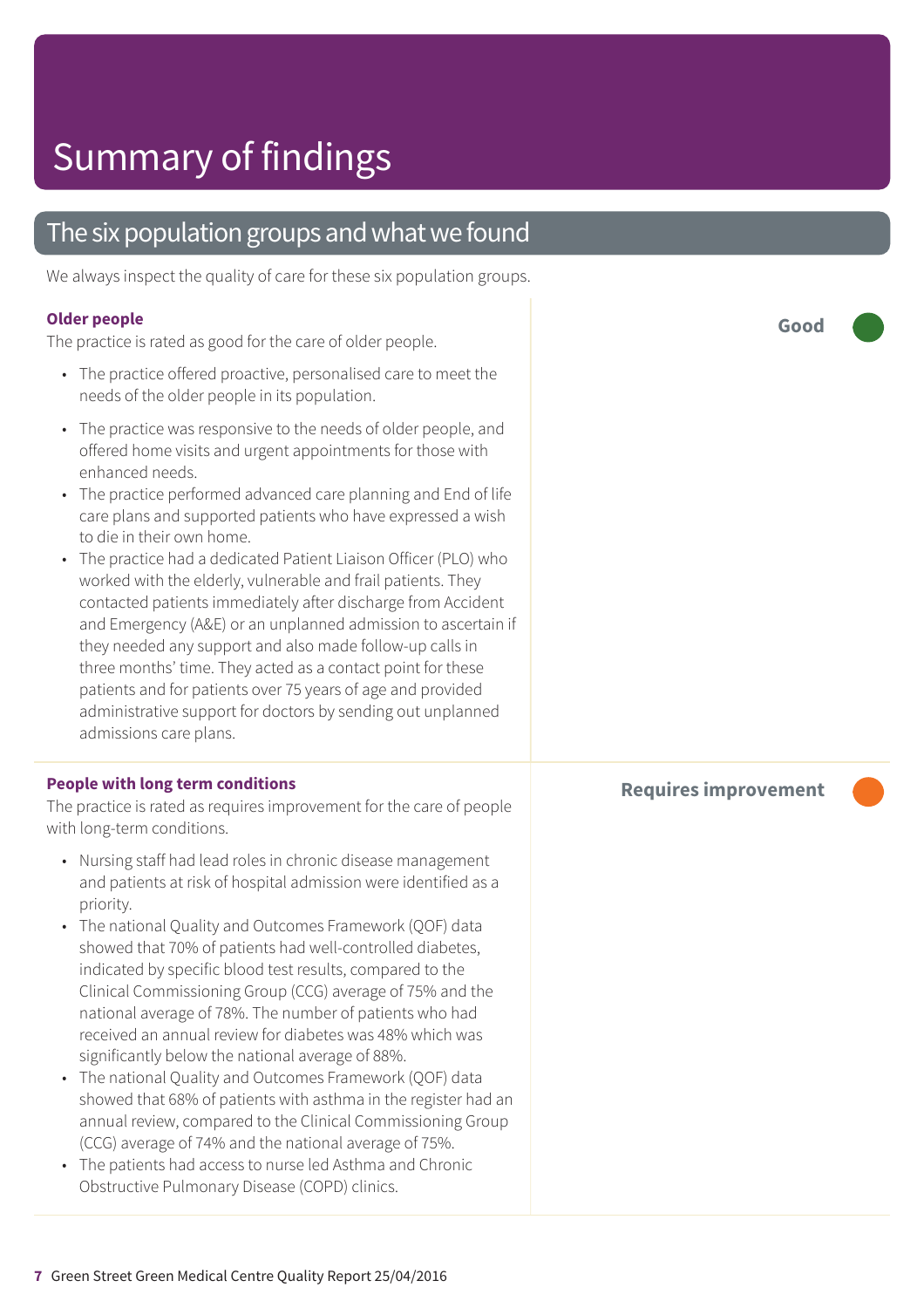- Longer appointments and home visits were available for people with complex long term conditions when needed.
- These patients had a named GP and most of these patients had a structured annual review to check their health and medicines needs were being met. For those patients with the most complex needs, the named GP worked with relevant health and care professionals to deliver a multidisciplinary package of care.

#### **Families, children and young people**

The practice is rated as good for the care of families, children and young people.

- There were systems in place to identify and follow up children living in disadvantaged circumstances and who were at risk, for example, children and young people who had a high number of urgent care and A&E attendances.
- Immunisation rates were relatively high for all standard childhood immunisations.
- Patients told us that children and young people were treated in an age-appropriate way and were recognised as individuals, and we saw evidence to confirm this.
- The practice worked closely with health visitors and routinely informed them of all new family registrations.
- The practice's uptake for the cervical screening programme was 88%, which was above the CCG average of 84% and the national average of 82%.
- Appointments were available outside of school hours and the premises were suitable for children and babies.

#### **Working age people (including those recently retired and students)**

The practice is rated as good for the care of working-age people (including those recently retired and students).

- The needs of the working age population, those recently retired and students had been identified and the practice had adjusted the services it offered to ensure these were accessible, flexible and offered continuity of care.
- The practice was proactive in offering online services as well as a full range of health promotion and screening that reflects the needs for this age group.
- The practice provided well person checks and NHS health checks.
- The practice nurses provided a comprehensive travel vaccination service.

**Good –––**

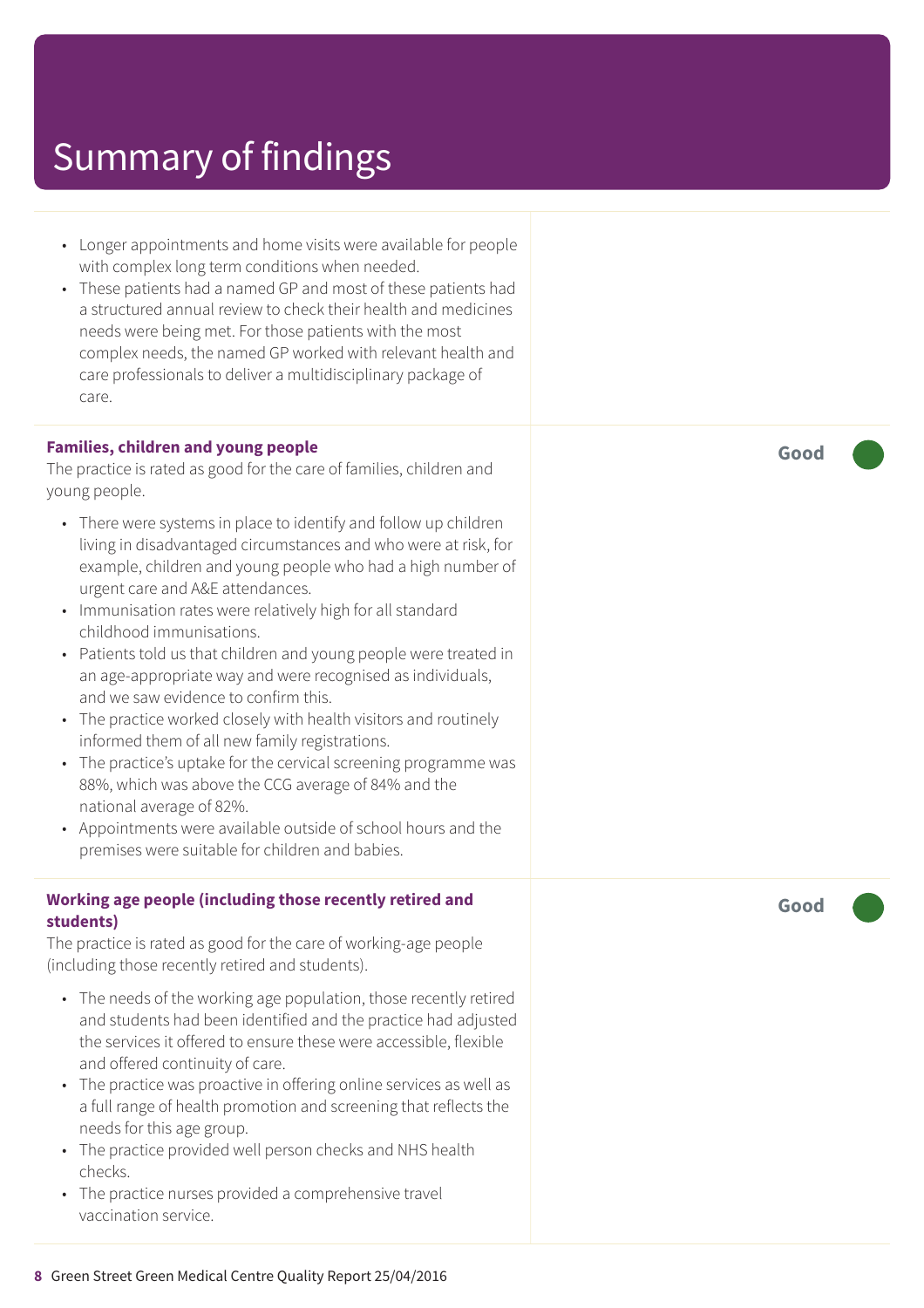#### **People whose circumstances may make them vulnerable**

The practice is rated as good for the care of people whose circumstances may make them vulnerable.

- The practice held a register of patients living in vulnerable circumstances including homeless people, travellers and those with a learning disability. These patients were flagged in their clinical system.
- The practice offered longer appointments for patients with a learning disability.
- The practice regularly worked with multi-disciplinary teams in the case management of vulnerable people.
- The practice informed vulnerable patients about how to access various support groups and voluntary organisations.
- Staff knew how to recognise signs of abuse in vulnerable adults and children. Staff were aware of their responsibilities regarding information sharing, documentation of safeguarding concerns and how to contact relevant agencies in normal working hours and out of hours.
- The practice had a white board on which the clinicians recorded the names of patients if they had any concerns and discussed these patients with the lead clinician for safeguarding. These concerns were then collated and discussed with the health visitors.

#### **People experiencing poor mental health (including people with dementia)**

The practice is rated as good for the care of people experiencing poor mental health (including people with dementia).

- The number of patients with dementia who had received annual reviews was 94% which was above the Clinical Commissioning Group (CCG) average of 84% and national average of 84%.
- 94% of patients with severe mental health conditions had a comprehensive agreed care plan in the last 12 months which was above the CCG average of 84% and national average of 88%.
- The practice regularly worked with multi-disciplinary teams in the case management of people experiencing poor mental health, including those with dementia.
- The practice carried out advance care planning for patients with dementia.
- The practice had told patients experiencing poor mental health about how to access various support groups and voluntary organisations.

**Good –––**

**Good –––**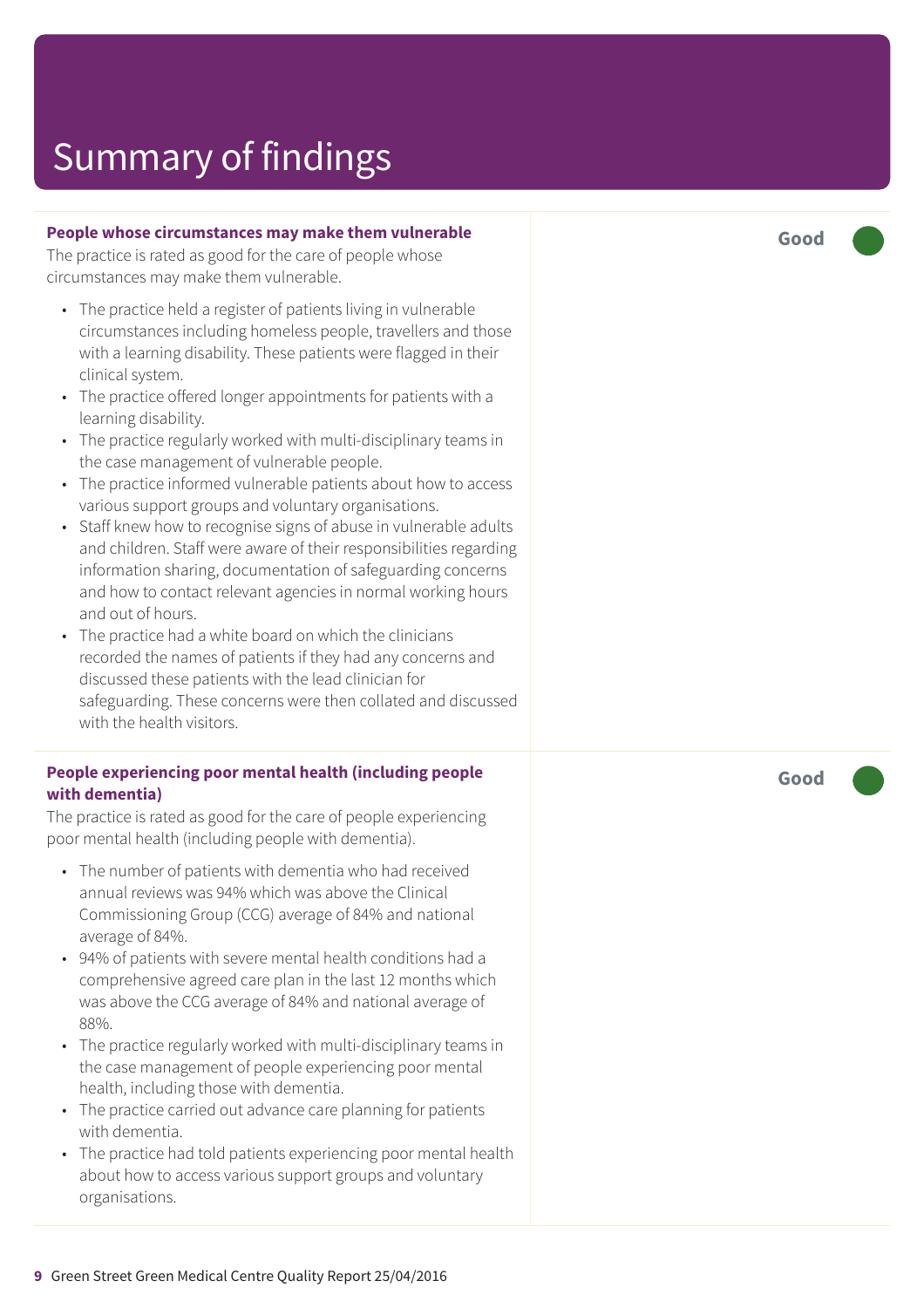- The practice had a system in place to follow up patients who had attended accident and emergency where they may have been experiencing poor mental health.
- Staff had a good understanding of how to support patients with mental health needs and dementia.
- The practice had access to a counsellor who provided sessions at the surgery where necessary.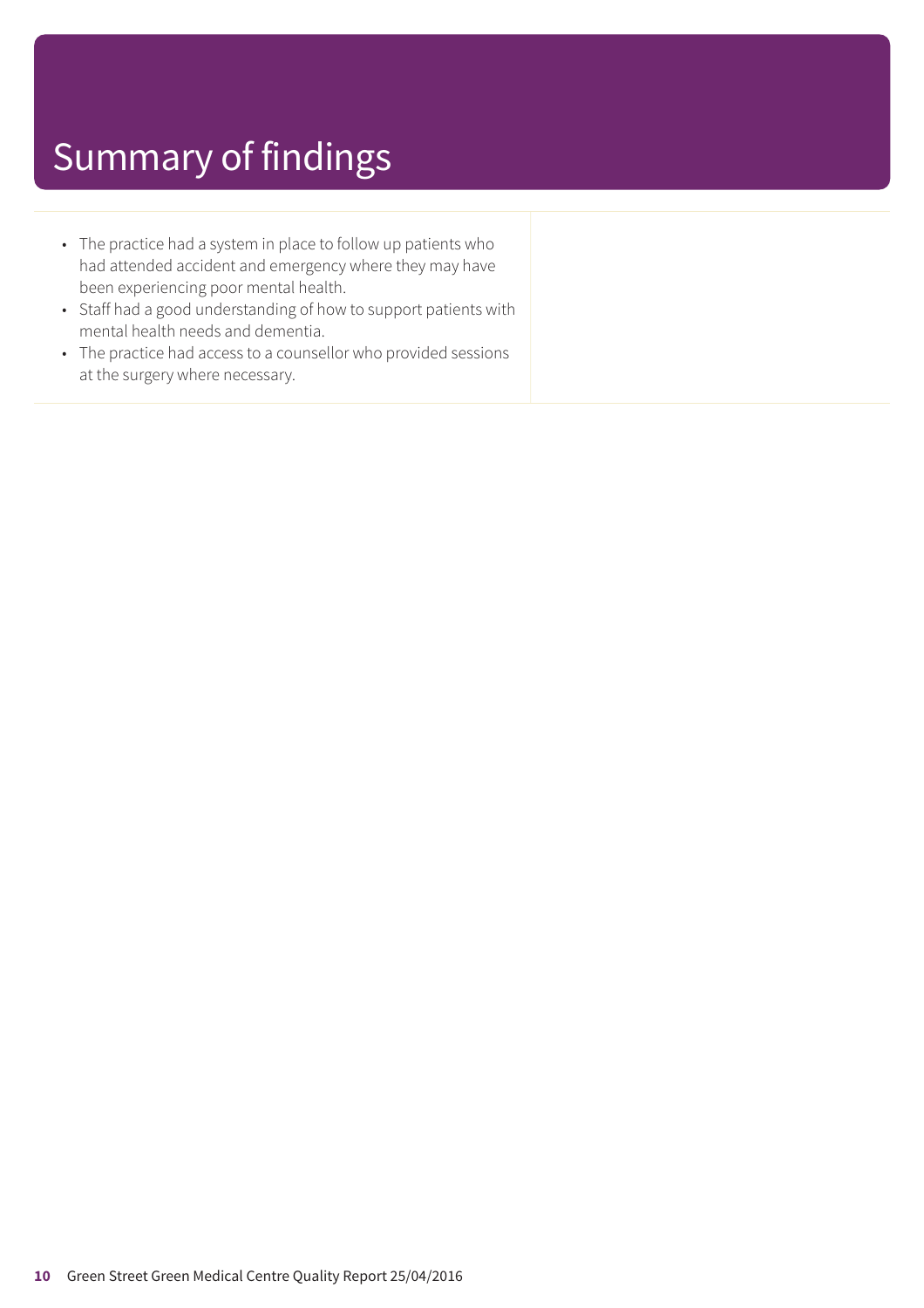### What people who use the service say

The national GP patient survey results published on 7 January 2016. The results showed the practice was performing in line with local and national averages in most areas. Two hundred and sixty seven survey forms were distributed and 129 were returned. This represented approximately 2% of the practice's patient list.

- 64% found it easy to get through to this surgery by phone (Clinical Commissioning Group (CCG) average 70%, national average of 73%).
- 91% were able to get an appointment to see or speak to someone the last time they tried (CCG average 85%, national average 85%).
- 86% described the overall experience of their GP surgery as fairly good or very good (CCG average 82%, national average 85%).

• 81% said they would definitely or probably recommend their GP surgery to someone who has just moved to the local area (CCG average 75%, national average 78%).

As part of our inspection we also asked for CQC comment cards to be completed by patients prior to our inspection. We received two comment cards which were both positive about the standard of care received. All the patients felt that they were treated with dignity and respect and were satisfied with their care and treatment.

We spoke with 15 patients during the inspection. All patients said they were happy with the care they received and thought staff were approachable, committed and caring.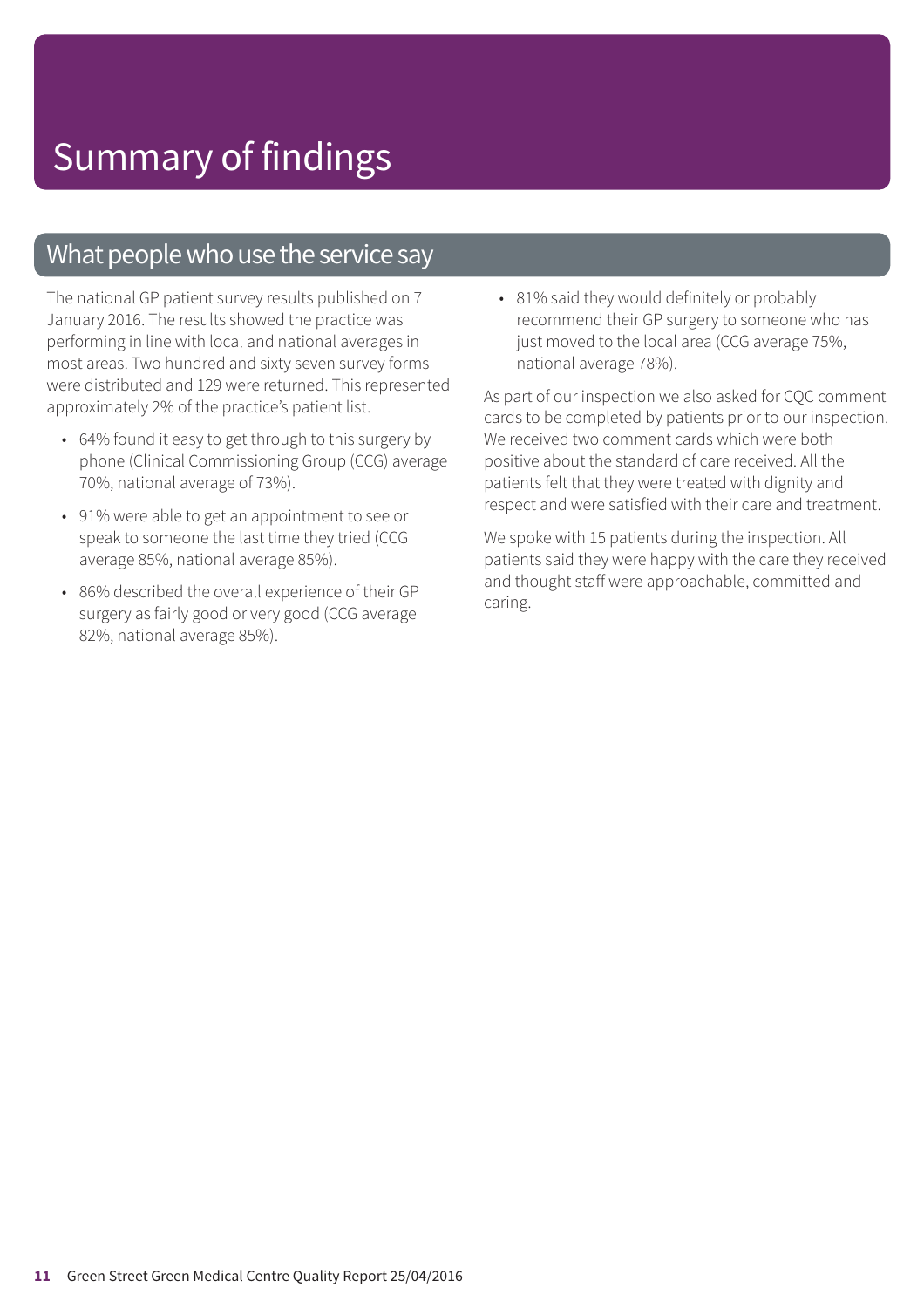

# Green Street Green Medical Centre

**Detailed findings**

### Our inspection team

#### **Our inspection team was led by:**

Our inspection team was led by a CQC Lead Inspector**.** The team included a GP specialist adviser, a practice manager specialist adviser and a second CQC inspector.

### **Background to Green Street Green Medical Centre**

Green Street Green Medical Centre provides primary medical services in Orpington to approximately 7100 patients and is one of 48 practices in Bromley Clinical Commissioning Group (CCG). The practice population is in the least deprived decile in England.

The practice population has a lower than CCG and national average representation of income deprived children and older people. The practice population of children and older people are in line with national average, the practice population of working age people are above the national average and the practice population of younger people are below the national average. Of patients registered with the practice for whom the ethnicity data was recorded, 63% are British or Mixed British, 16% White British and 7% Other White.

The practice operates in purpose built premises. All patient facilities are wheelchair accessible. The practice has access to five doctors' consultation rooms and one nurse consultation room on the ground floor.

The practice team at the surgery is made up of two part-time male lead GPs and one part-time female GP who are partners, two part-time salaried GPs (one male and one female), two part-time female practice nurses and one part-time healthcare assistant. The non-clinical practice team consists of one practice manager, one office manager, one practice secretary, six administrative staff and seven receptionists. The practice provides a total of 36 GP sessions per week.

The practice operates under a Personal Medical Services (PMS) contract, and is signed up to a number of local and national enhanced services (enhanced services require an enhanced level of service provision above what is normally required under the core GP contract). The practice is a training practice for GP registrars.

The practice reception and telephone lines are open from 8:00am to 6:30pm Monday to Friday. Extended hours are provided from 7:00am to 8:00am on Thursday and 8:30am to 10:30am on Saturday. Appointments are available from 8:30am to 11:30am and 3:00pm to 5:30pm every day.

The practice has opted out of providing out-of-hours (OOH) services to their own patients between 6:30pm and 8:00am and directs patients to the out-of-hours provider for Bromley CCG. The practice had recently signed up to be part of local GP Alliance which provides two appointments each day seven days a week at Primary Care hubs which could be booked in advance.

The practice is registered as a partnership with the Care Quality Commission to provide the regulated activities of diagnostic and screening procedures, maternity and midwifery services, family planning, surgical procedures and treatment of disease, disorder or injury.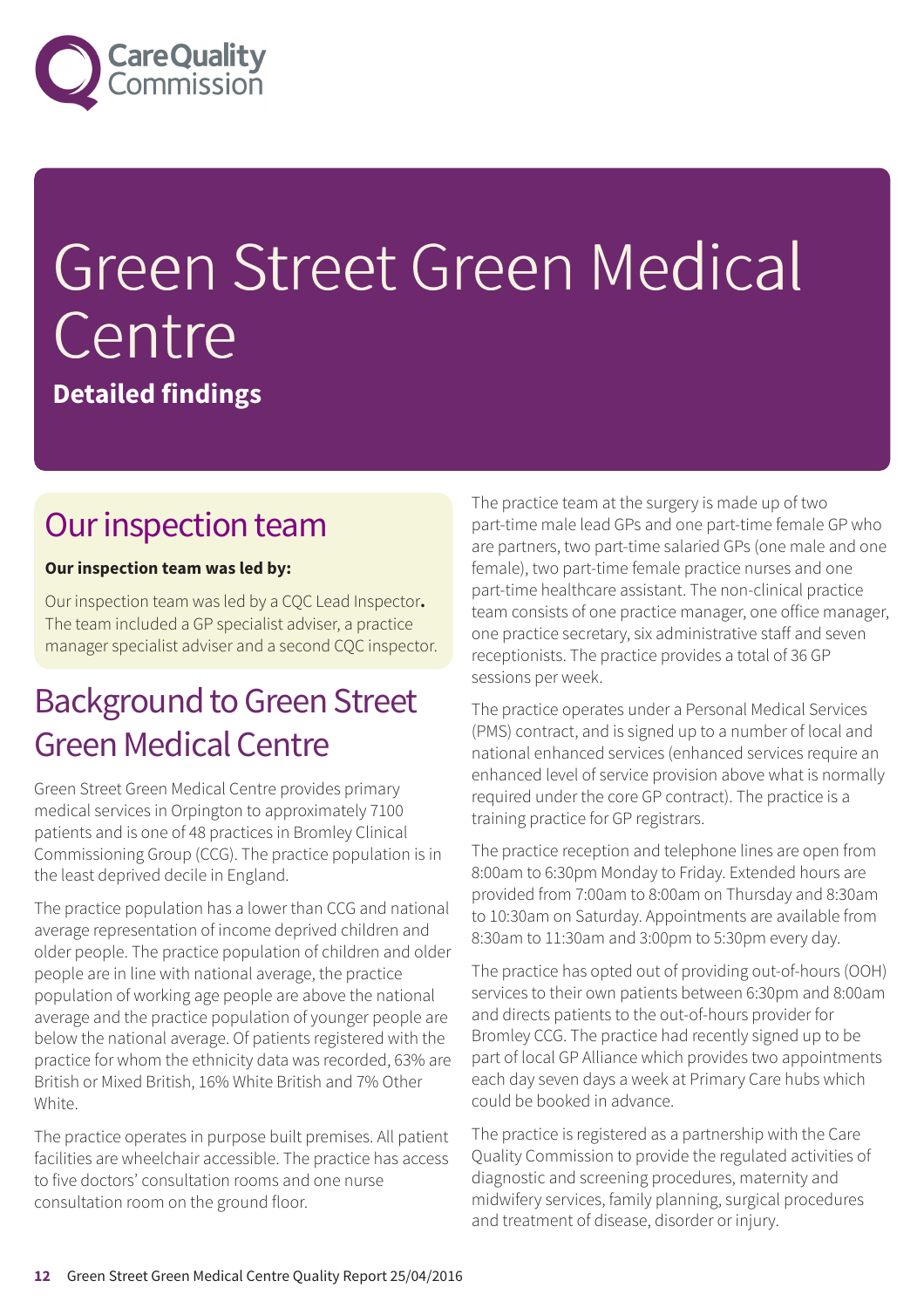# Detailed findings

### Why we carried out this inspection

We inspected this service as part of our new comprehensive inspection programme.

We carried out a comprehensive inspection of this service under Section 60 of the Health and Social Care Act 2008 as part of our regulatory functions. The inspection was planned to check whether the provider is meeting the legal requirements and regulations associated with the Health and Social Care Act 2008, to look at the overall quality of the service, and to provide a rating for the service under the Care Act 2014.

### How we carried out this inspection

Before visiting, we reviewed a range of information we hold about the practice and asked other organisations to share what they knew. We carried out an announced visit on 15 March 2016.

During our visit we:

- Spoke with a range of staff including five reception and administrative staff, the practice manager, four GPs and two practice nurses, and we spoke with 15 patients who used the service including two members of the practice's Patient Participation Group (PPG).
- Observed how patients were being cared for and talked with carers and/or family members
- Reviewed an anonymised sample of the personal care or treatment records of patients.

• Reviewed comment cards where patients and members of the public shared their views and experiences of the service.'

To get to the heart of patients' experiences of care and treatment, we always ask the following five questions:

- Is it safe?
- Is it effective?
- Is it caring?
- Is it responsive to people's needs?
- Is it well-led?

We also looked at how well services were provided for specific groups of people and what good care looked like for them. The population groups are:

- Older people
- People with long-term conditions
- Families, children and young people
- Working age people (including those recently retired and students)
- People whose circumstances may make them vulnerable
- People experiencing poor mental health (including people with dementia)

Please note that when referring to information throughout this report, for example any reference to the Quality and Outcomes Framework data, this relates to the most recent information available to the CQC at that time.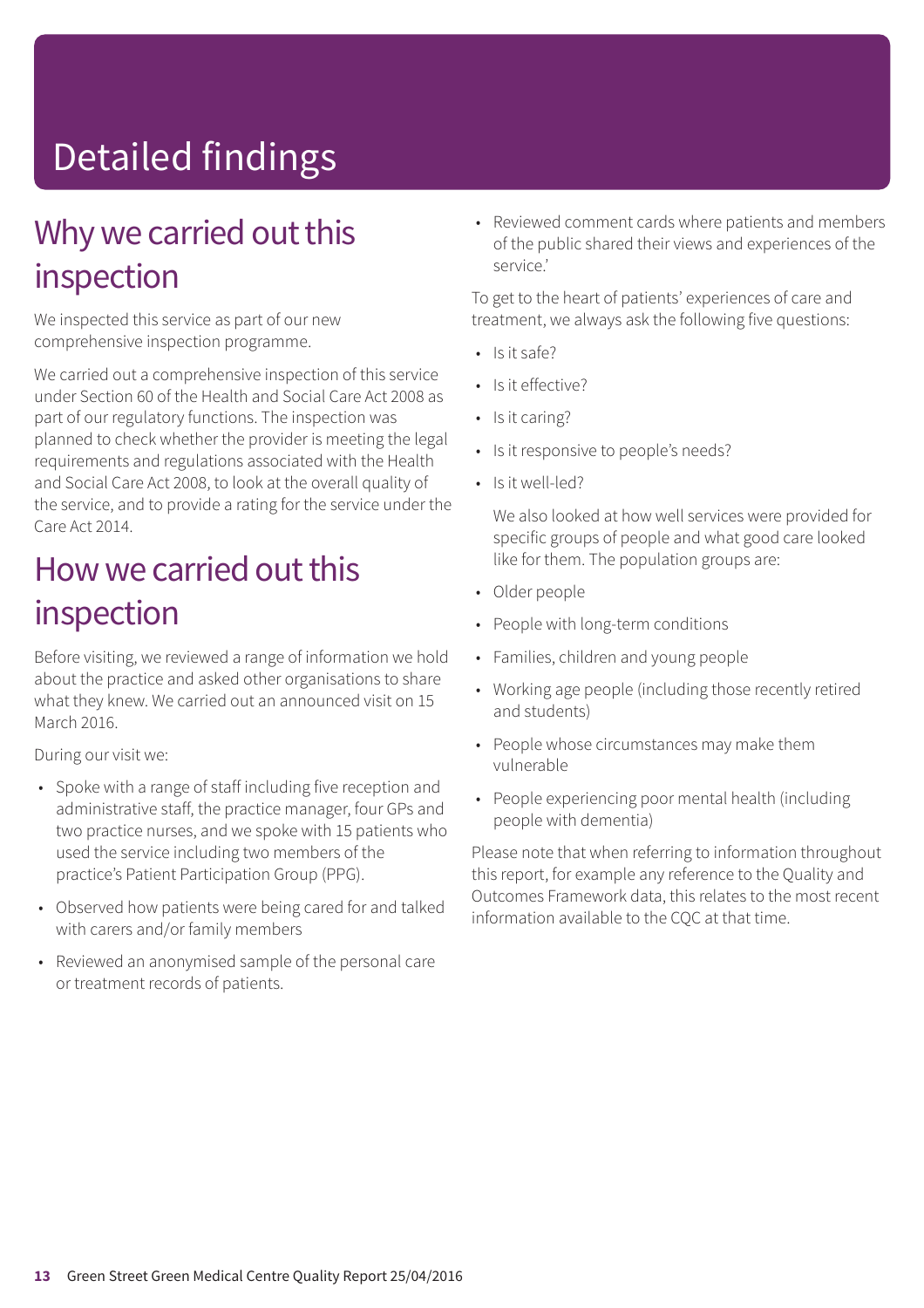## Are services safe?

### **Our findings**

#### **Safe track record and learning**

There was an effective system in place for reporting and recording significant events.

- Staff told us they would inform the practice manager of any incidents and there was a recording form available on the practice's computer system.
- The practice carried out a thorough analysis of the significant events and maintained a log in the computer system.

We reviewed safety records, incident reports national patient safety alerts and minutes of meetings where these were discussed. Lessons were shared to make sure action was taken to improve safety in the practice. For example, a member of the practice staff had noticed higher temperature in the vaccine fridge during a routine fridge temperature check in the morning and immediately isolated the fridge and alerted the practice nurse. The practice then tried to report this incident to Public Health England in accordance with best practice and found that the process had changed. They then checked the patient list to ascertain if they had enough vaccines for booked patients since they had an additional vaccine fridge. The practice destroyed the compromised vaccines and purchased a new vaccine fridge. Following this incident the practice continued daily monitoring of the fridges and kept up to date details of the new reporting process for Public Health England. They also kept contact details of the fridge manufacturer in the temperature book and had arranged for annual fridge maintenance. This incident was discussed and shared with all staff members.

When there were unintended or unexpected safety incidents, patients received reasonable support, truthful information, a verbal and written apology and were told about any actions to improve processes to prevent the same thing happening again.

#### **Overview of safety systems and processes**

The practice had clearly defined and embedded systems, processes and practices in place to keep patients safe and safeguarded from abuse, which included:

• Arrangements were in place to safeguard children and vulnerable adults from abuse that reflected relevant legislation and local requirements and policies were

accessible to all staff. The policies clearly outlined who to contact for further guidance if staff had concerns about a patient's welfare. There was a lead member of staff for safeguarding. The GPs attended safeguarding meetings when possible and always provided reports where necessary for other agencies. Staff demonstrated they understood their responsibilities and all had received training relevant to their role. GPs were trained to Safeguarding level 3, Nurses were trained to Safeguarding level 2 and non-clinical staff were trained to Safeguarding level 1. The practice had a white board on which the clinicians recorded the names of patients if they had any concerns and discussed these patients with the lead clinician for safeguarding. These concerns were then collated and discussed with the health visitors.

- A notice in the waiting room advised patients that chaperones were available if required. Not all staff who acted as chaperones were trained for the role or had received a recent Disclosure and Barring Service check (DBS check). However staff who acted as chaperones understood their role. (DBS checks identify whether a person has a criminal record or is on an official list of people barred from working in roles where they may have contact with children or adults who may be vulnerable). During the inspection the practice applied for new DBS checks online.
- The practice maintained appropriate standards of cleanliness and hygiene. We observed the premises to be clean and tidy. The practice nurse was the infection control clinical lead who liaised with the local infection prevention teams to keep up to date with best practice. There was an infection control protocol in place. Infection control audits were undertaken and we saw evidence that action was taken to address any improvements identified as a result; however the audits were not undertaken on an annual basis as required.
- The arrangements for managing medicines, including emergency medicines and vaccinations, in the practice kept patients safe (including obtaining, prescribing, recording, handling, storing and security). The practice carried out regular medicines audits, with the support of the local Clinical Commissioning Group (CCG) pharmacy team, to ensure prescribing was in line with best practice guidelines for safe prescribing. Prescription pads were securely stored and there were systems in place to monitor their use. Patient Group Directions (PGD) had been adopted by the practice to allow nurses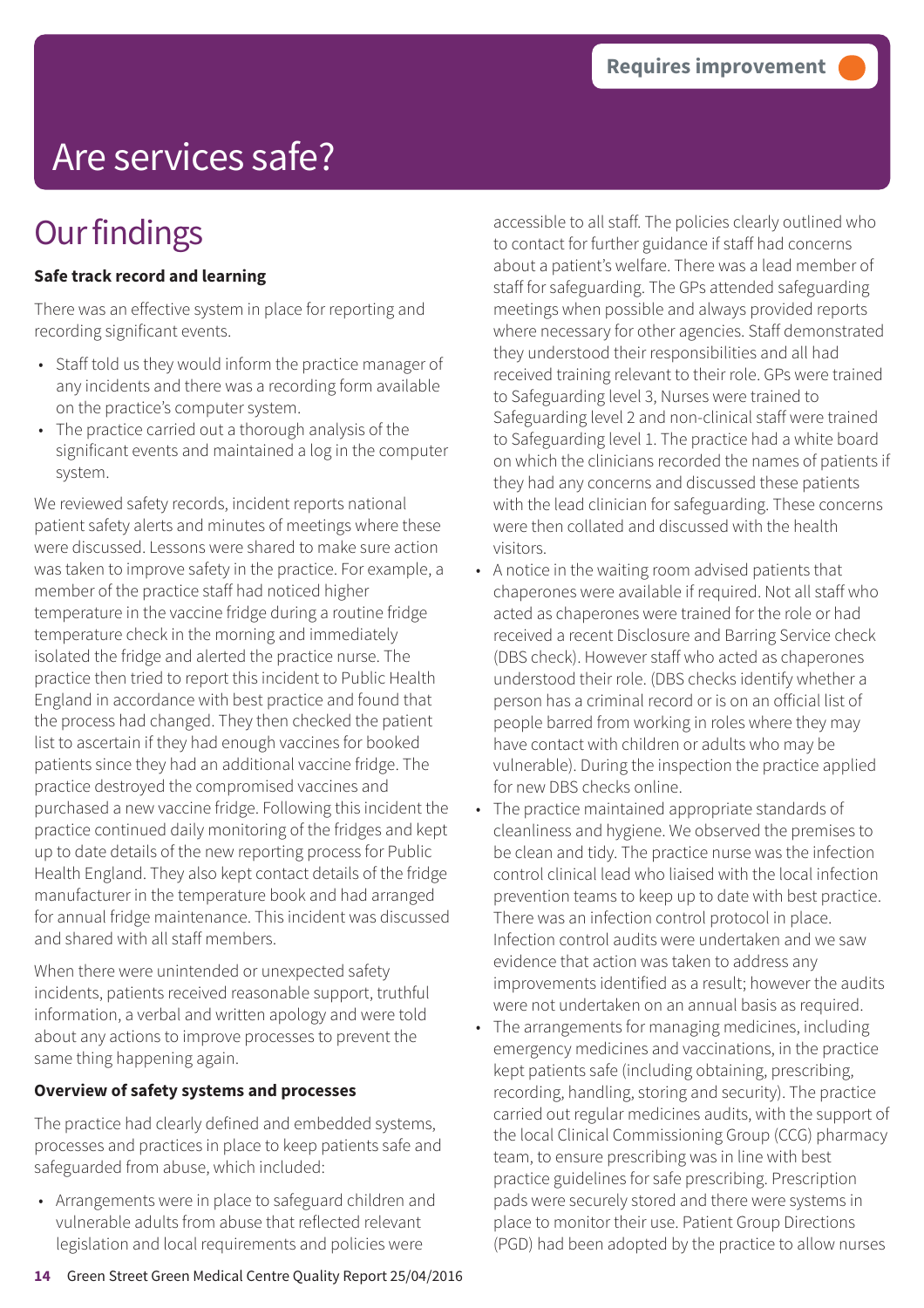### Are services safe?

to administer medicines in line with legislation. (PGDs are written instructions for the supply or administration of medicines to groups of patients who may not be individually identified before presentation for treatment). The practice had a system for production of Patient Specific Directions (PSD) to enable Health Care Assistants to administer vaccinations after specific training when a doctor or nurse were on the premises. (PSDs are written instructions from a qualified and registered prescriber for a medicine including the dose, route and frequency or appliance to be supplied or administered to a named patient after the prescriber has assessed the patient on an individual basis).

• We reviewed five personnel files and found appropriate recruitment checks had been undertaken prior to employment. For example, proof of identification, references, qualifications and registration with the appropriate professional body. The practice used locum bank GPs through the local Clinical Commissioning Group (CCG). The CCG did the necessary recruitment checks on behalf of the practice and notified the practice when locums are removed from the list so they were not used again.

#### **Monitoring risks to patients**

Risks to patients were assessed and well managed.

• There were procedures in place for monitoring and managing risks to patient and staff safety. There was a health and safety policy available with a poster in the reception office which identified local health and safety representatives. The practice had up to date fire risk assessments; however they did not carry out regular fire drills including evacuations. Electrical equipment was not regularly checked to ensure the equipment was safe to use. Following the inspection the practice had

arranged for the electrical equipment check to be undertaken by qualified external contractor and had sent us evidence to support this the next day. Clinical equipment was checked to ensure it was working properly. The practice had a variety of other risk assessments in place to monitor safety of the premises such as control of substances hazardous to health and infection control and legionella (Legionella is a term for a particular bacterium which can contaminate water systems in buildings).

• Arrangements were in place for planning and monitoring the number of staff and mix of staff needed to meet patients' needs. There was a rota system in place for all the different staffing groups to ensure that enough staff were on duty.

#### **Arrangements to deal with emergencies and major incidents**

The practice had adequate arrangements in place to respond to emergencies and major incidents.

- There was an instant messaging system on the computers in all the consultation and treatment rooms which alerted staff to any emergency.
- All staff received annual basic life support training and there were emergency medicines available in the treatment room.
- The practice had a defibrillator available on the premises and oxygen with adult and children's masks. A first aid kit and accident book were available.
- The practice had a comprehensive business continuity plan in place for major incidents such as power failure or building damage. The plan included emergency contact numbers for staff.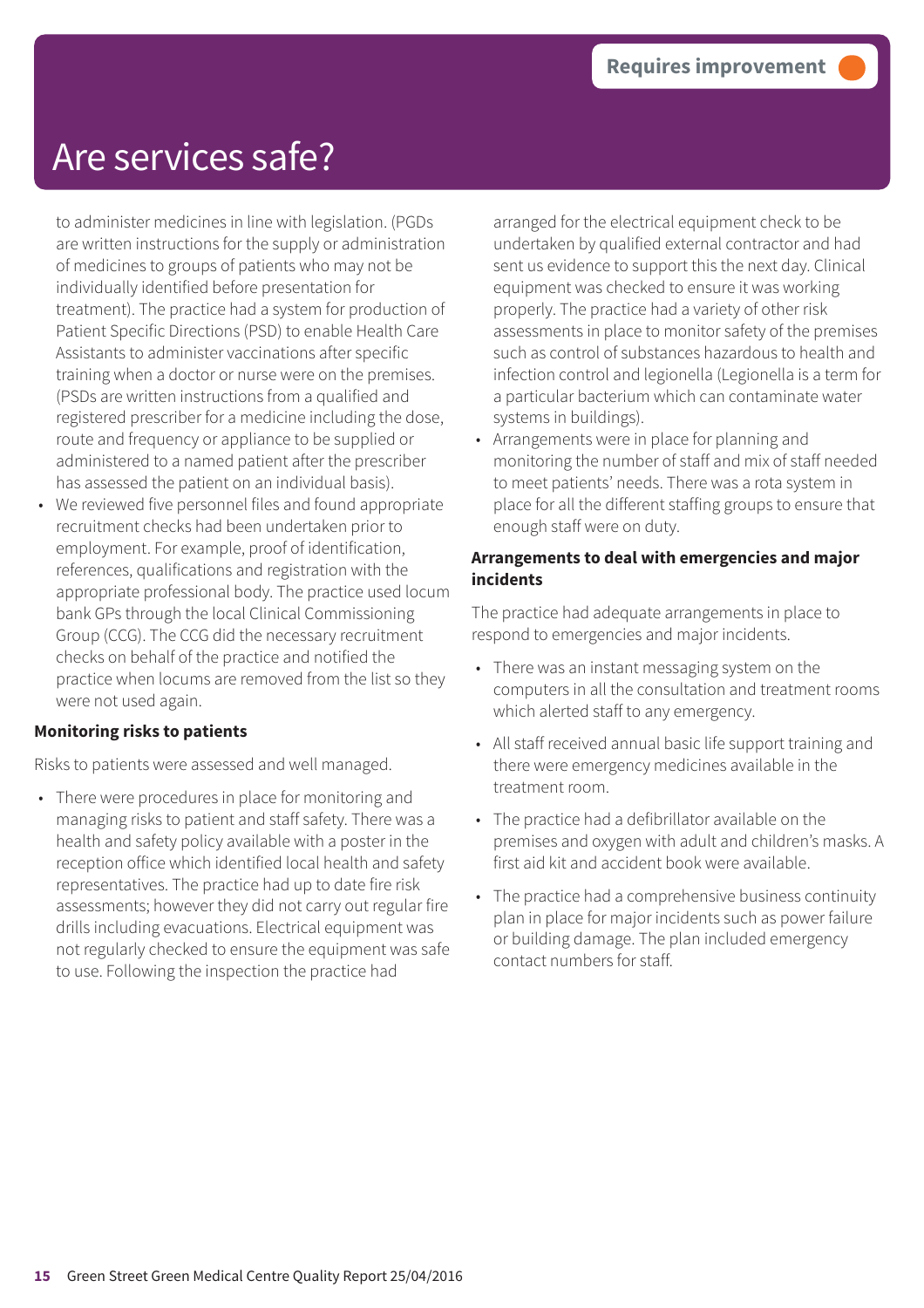### Are services effective?

(for example, treatment is effective)

### **Our findings**

#### **Effective needs assessment**

The practice assessed needs and delivered care in line with relevant and current evidence based guidance and standards, including National Institute for Health and Care Excellence (NICE) best practice guidelines.

- The practice had systems in place to keep all clinical staff up to date. Staff had access to guidelines from NICE and used this information to deliver care and treatment that met peoples' needs.
- The practice monitored that these guidelines were followed through risk assessments, audits and random sample checks of patient records.

#### **Management, monitoring and improving outcomes for people**

The practice used the information collected for the Quality and Outcomes Framework (QOF) and performance against national screening programmes to monitor outcomes for patients. (QOF is a system intended to improve the quality of general practice and reward good practice). The most recent published results were 86.7% of the total number of points available, with 5.8% exception reporting. (Exception reporting is the removal of patients from QOF calculations where, for example, the patients are unable to attend a review meeting or certain medicines cannot be prescribed because of side effects). This practice was not an outlier for any QOF (or other national) clinical targets. Data from 2014/ 15 showed:

- Performance for diabetes related indicators was below the Clinical Commissioning Group (CCG) and national averages. For example, 70% of patients had well-controlled diabetes, indicated by specific blood test results, compared to the CCG average of 75% and the national average of 78%. The number of patients who had received an annual review for diabetes was 48% which was significantly below the CCG average of 78% and national average of 88%. The practice was aware of the poor results and had recently recruited a practice nurse who is currently training to be a specialist diabetic nurse.
- The percentage of patients over 75 with a fragility fracture who were on the appropriate bone sparing agent was 0%, which was significantly below the CCG

average of 95% and national average of 93%. The practice was aware of the poor results and had investigated this and found that these patients were not appropriately coded and we saw evidence that these patients were appropriately prescribed. The practice had appointed a dedicated QOF manager to ensure patients are appropriately coded.

- The percentage of patients with atrial fibrillation treated with anticoagulation or antiplatelet therapy was 95%, which was in-line with the CCG average of 97% and national average of 98%.
- Performance for mental health related indicators was above or in-line the CCG and national averages; 94% of patients had received an annual review in compared with CCG average of 84% and national average of 88%.
- The number of patients with dementia who had received annual reviews was 94% which was above the CCG average of 84% and national average of 84%.
- The number of patients with Chronic Obstructive Pulmonary Disease (COPD) who had received annual reviews was 91% compared with CCG average of 91% and national average of 90%.
- Clinical audits demonstrated quality improvement.
- There had been two clinical audits conducted in the last two years, both these were completed audits where the improvements made were implemented and monitored.
- For example, an audit of prescribing was undertaken to ascertain if patients with a particular skin condition were treated according to local guidelines. In the first cycle they had identified some patients with this skin condition were not treated according to guidance. In the second cycle after changes in practice had been implemented, all the patients with this skin condition were treated according to guidelines.
- Another clinical audit was undertaken to ascertain if patients with a Urinary Tract Infection (UTI) were prescribed antibiotics for the appropriate duration according to best practice evidence. In the first cycle the practice found that many patients with UTI were not prescribed the recommended duration according to their age. In the second cycle after changes in practice had been implemented, there was a significant improvement in the number of patients with UTI who were prescribed the recommended duration according to their age.

#### **Effective staffing**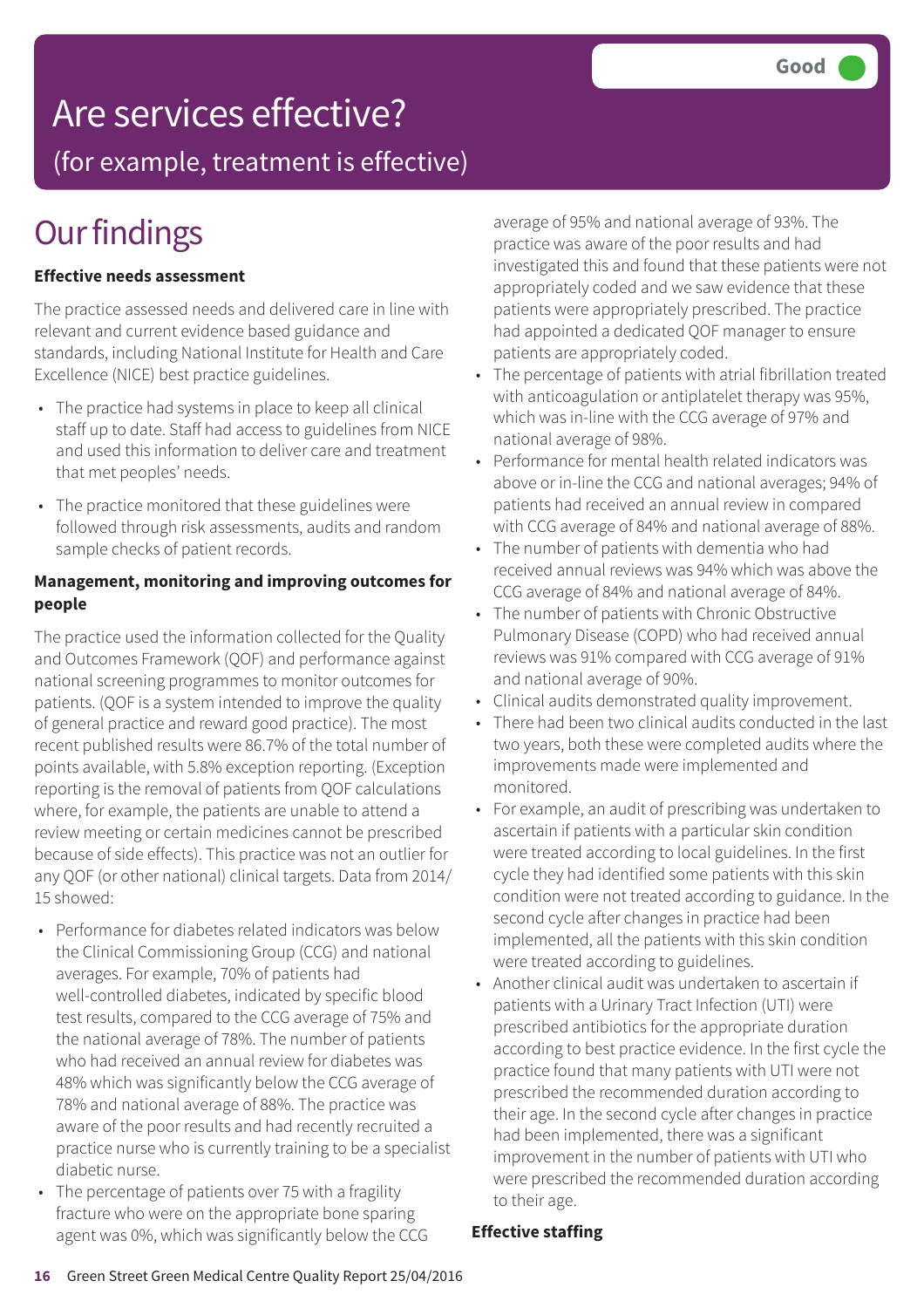# Are services effective?

### (for example, treatment is effective)

Staff had the skills, knowledge and experience to deliver effective care and treatment.

- The practice had an induction programme for all newly appointed staff. It covered topics such as safeguarding, infection prevention and control, fire safety, health and safety and confidentiality, and basic life support.
- The practice could demonstrate how they ensured role-specific training and updating for relevant staff for example, for those reviewing patients with long-term conditions. Staff administering vaccinations and taking samples for the cervical screening programme had received specific training which had included an assessment of competence. Staff who administered vaccinations could demonstrate how they stayed up to date with changes to the immunisation programmes, for example by access to online resources and discussion at practice meetings.
- The learning needs of staff were identified through a system of appraisals, meetings and reviews of practice development needs; however not all staff had yearly appraisals in the last 12 months due to the availability of the senior members of staff for good reason. We saw evidence that all staff had regular yearly appraisals in the past. Staff had access to appropriate training to meet their learning needs and to cover the scope of their work. This included on-going support during sessions, one-to-one meetings, appraisals, coaching and mentoring, clinical supervision and facilitation and support for revalidating GPs. We spoke to a member of staff who had started working at the practice as an administrator/receptionist and had been supported and trained to undertake more senior roles in the practice. • Staff received training that included: safeguarding, fire
- procedures, basic life support and information governance awareness. Staff had access to and made use of e-learning training modules and in-house training. The practice clinical staff had academic half days every two months during which they attended the training offered by the local Clinical Commissioning Group (CCG).

#### **Coordinating patient care and information sharing**

The information needed to plan and deliver care and treatment was available to relevant staff in a timely and accessible way through the practice's patient record system and their intranet system.

- This included care and risk assessments, care plans, medical records and investigation and test results. Information such as NHS patient information leaflets were also available.
- The practice shared relevant information with other services in a timely way, for example when referring patients to other services.

Staff worked together and with other health and social care services to understand and meet the range and complexity of patients' needs and to assess and plan on-going care and treatment. This included when patients moved between services, including when they were referred, or after they were discharged from hospital. The practice had clinical meetings every two weeks where the clinical staff discussed practice and patient issues including care plans, the latest medicine alerts, guideline updates and significant events. We saw evidence that multi-disciplinary team meetings took place on a six-weekly basis and that care plans were routinely reviewed and updated. The practice had a white board on which the clinicians recorded the names of the palliative care patients who were discussed in the multi-disciplinary team meetings.

#### **Consent to care and treatment**

Staff sought patients' consent to care and treatment in line with legislation and guidance.

- Staff understood the relevant consent and decision-making requirements of legislation and guidance, including the Mental Capacity Act 2005. When providing care and treatment for children and young people, staff carried out assessments of capacity to consent in line with relevant guidance.
- Where a patient's mental capacity to consent to care or treatment was unclear the GP or practice nurse assessed the patient's capacity and recorded the outcome of the assessment.
- The process for seeking consent was monitored through records audits to ensure it met the practices responsibilities within legislation and followed relevant national guidance.

#### **Supporting patients to live healthier lives**

The practice identified patients who may be in need of extra support.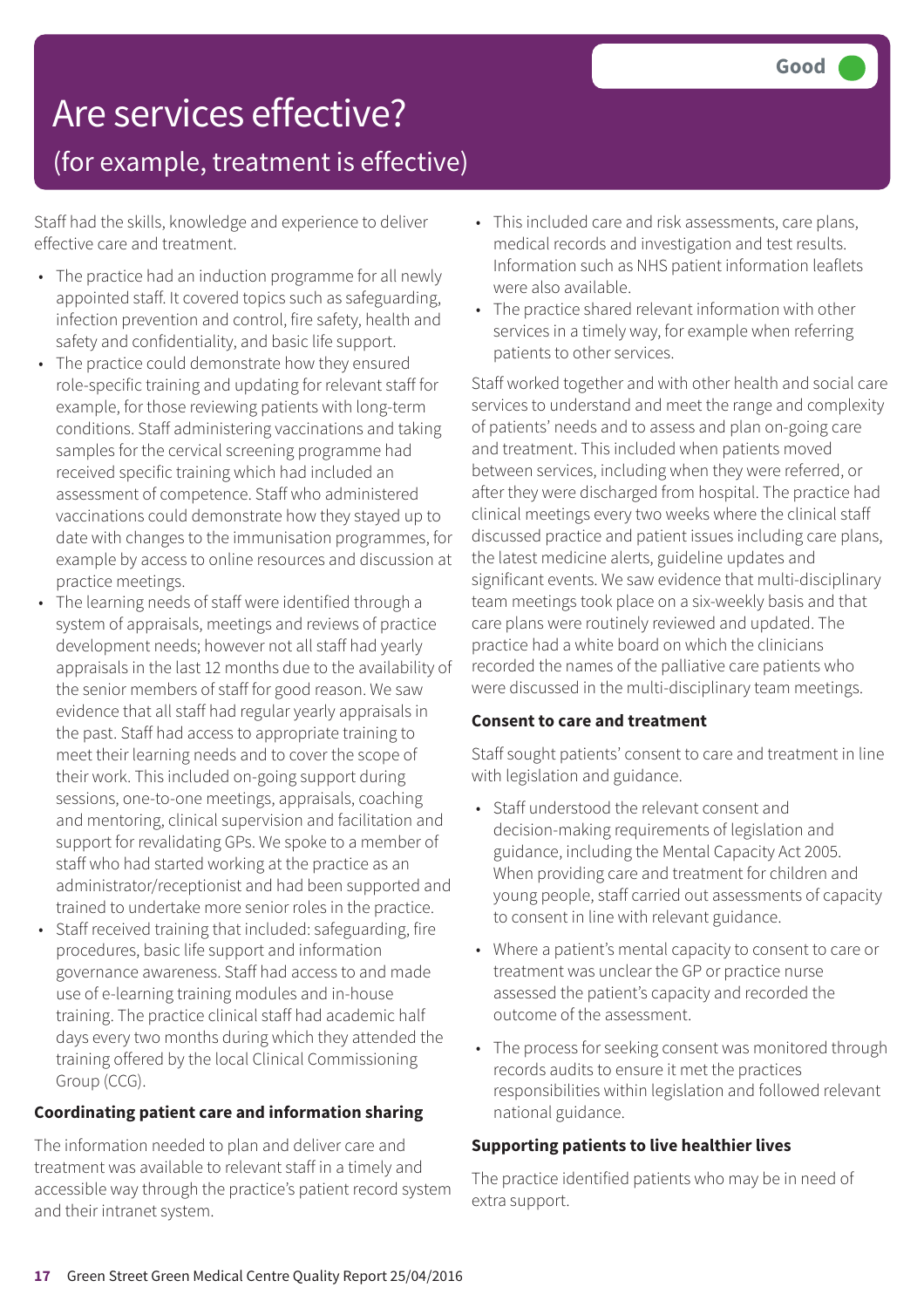# Are services effective?

### (for example, treatment is effective)

- These included patients in the last 12 months of their lives, carers, those at risk of developing a long-term condition and those requiring advice on their diet, smoking and alcohol cessation and those with dementia. Patients were then signposted to the relevant service.
- The practice invited all smokers and ex-smokers over 40 years of age for an assessment to screen for Chronic Obstructive Pulmonary Disease (COPD) and a number of patients with an early diagnosis of COPD were identified and managed; this reinforced their need to stop smoking.

The practice's uptake for the cervical screening programme was 88%, which was above the CCG average of 84% and the national average of 82%. There was a policy to offer telephone reminders for patients who did not attend for their cervical screening test. The practice demonstrated how they encouraged uptake of the screening programme by using information in different languages and for those

with a learning disability and they ensured a female sample taker was available. The practice also encouraged its patients to attend national screening programmes for bowel and breast cancer screening.

Childhood immunisation rates for the vaccinations given were comparable to CCG/national averages. For example, childhood immunisation rates for the vaccinations given to children aged under two years ranged from 74% to 96% and five year olds from 79% to 98%. The flu vaccination rate for the over 65s were 66%, and for at risk groups 48%. These were also comparable to CCG and national averages. The flu vaccination rate for patients with diabetes patients was 83% which was below the national average.

Patients had access to appropriate health assessments and checks. These included health checks for new patients and NHS health checks for people aged 40–74. Appropriate follow-ups for the outcomes of health assessments and checks were made, where abnormalities or risk factors were identified.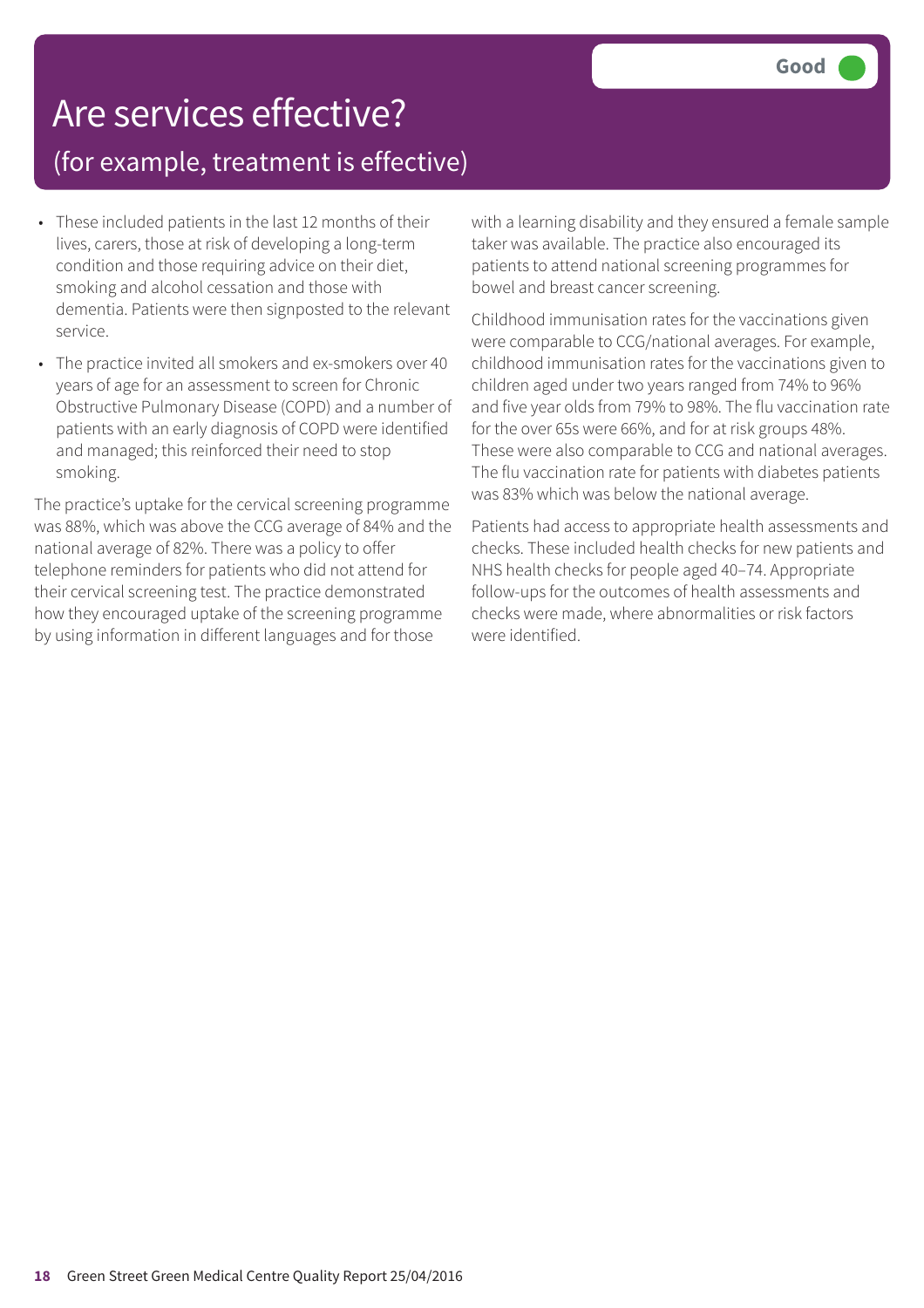# Are services caring?

### **Our findings**

#### **Kindness, dignity, respect and compassion**

We observed members of staff were courteous and very helpful to patients and treated them with dignity and respect.

- Curtains were provided in consulting rooms to maintain patients' privacy and dignity during examinations, investigations and treatments.
- We noted that consultation and treatment room doors were closed during consultations; conversations taking place in these rooms could not be overheard.
- Reception staff knew when patients wanted to discuss sensitive issues or appeared distressed they could offer them a private room to discuss their needs.

The two patient Care Quality Commission comment cards we received were positive about the service experienced. Patients said they felt the practice offered an excellent service and staff were helpful, caring and treated them with dignity and respect.

We spoke with 15 patients including two members of the Patient Participation Group. They also told us they were satisfied with the care provided by the practice and said their dignity and privacy was respected. Comment cards highlighted that staff responded compassionately when they needed help and provided support when required.

Results from the national GP patient survey showed patients felt they were treated with compassion, dignity and respect. The practice was in line with or above average for its satisfaction scores on consultations with GPs and nurses. For example:

- 96% said the GP was good at listening to them (Clinical Commissioning Group (CCG) average of 87%, national average of 89%).
- 95% said the GP gave them enough time (CCG average 84%, national average 87%).
- 97% said they had confidence and trust in the last GP they saw (CCG average 95%, national average 95%).
- 92% said the last GP they spoke to was good at treating them with care and concern (CCG average 82%, national average 85%).
- 87% said the last nurse they spoke to was good at treating them with care and concern (CCG average 90%, national average 91%).

• 84% said they found the receptionists at the practice helpful (CCG average 86%, national average 87%).

#### **Care planning and involvement in decisions about care and treatment**

Patients told us they felt involved in decision making about the care and treatment they received. They also told us they felt listened to and supported by staff and had sufficient time during consultations to make an informed decision about the choice of treatment available to them. Patient feedback on the comment cards we received was also positive and aligned with these views.

Results from the national GP patient survey showed patients responded positively to questions about their involvement in planning and making decisions about their care and treatment. For example:

- 94% said the last GP they saw was good at explaining tests and treatments compared to the CCG average of 83% and national average of 86%.
- 86% said the last GP they saw was good at involving them in decisions about their care (CCG average 79%, national average 82%).
- 85% said the last nurse they saw was good at involving them in decisions about their care (CCG average 89%, national average 90%).

Staff told us that translation services were available for patients who did not have English as a first language. We saw notices in the reception areas informing patients this service was available.

#### **Patient and carer support to cope emotionally with care and treatment**

Notices in the patient waiting room told patients how to access a number of support groups and organisations.

The practice's computer system alerted GPs if a patient was also a carer. The practice had identified 1% of the practice list as carers. The practice had a dedicated Patient Liaison Officer (PLO) who contacted the carers to provide support and advice and signposted on to local services.

Staff told us that if families had suffered bereavement, their usual GP contacted them or sent them a sympathy card. This call was either followed by a patient consultation at a flexible time and location to meet the family's needs and/or by giving them advice on how to find a support service.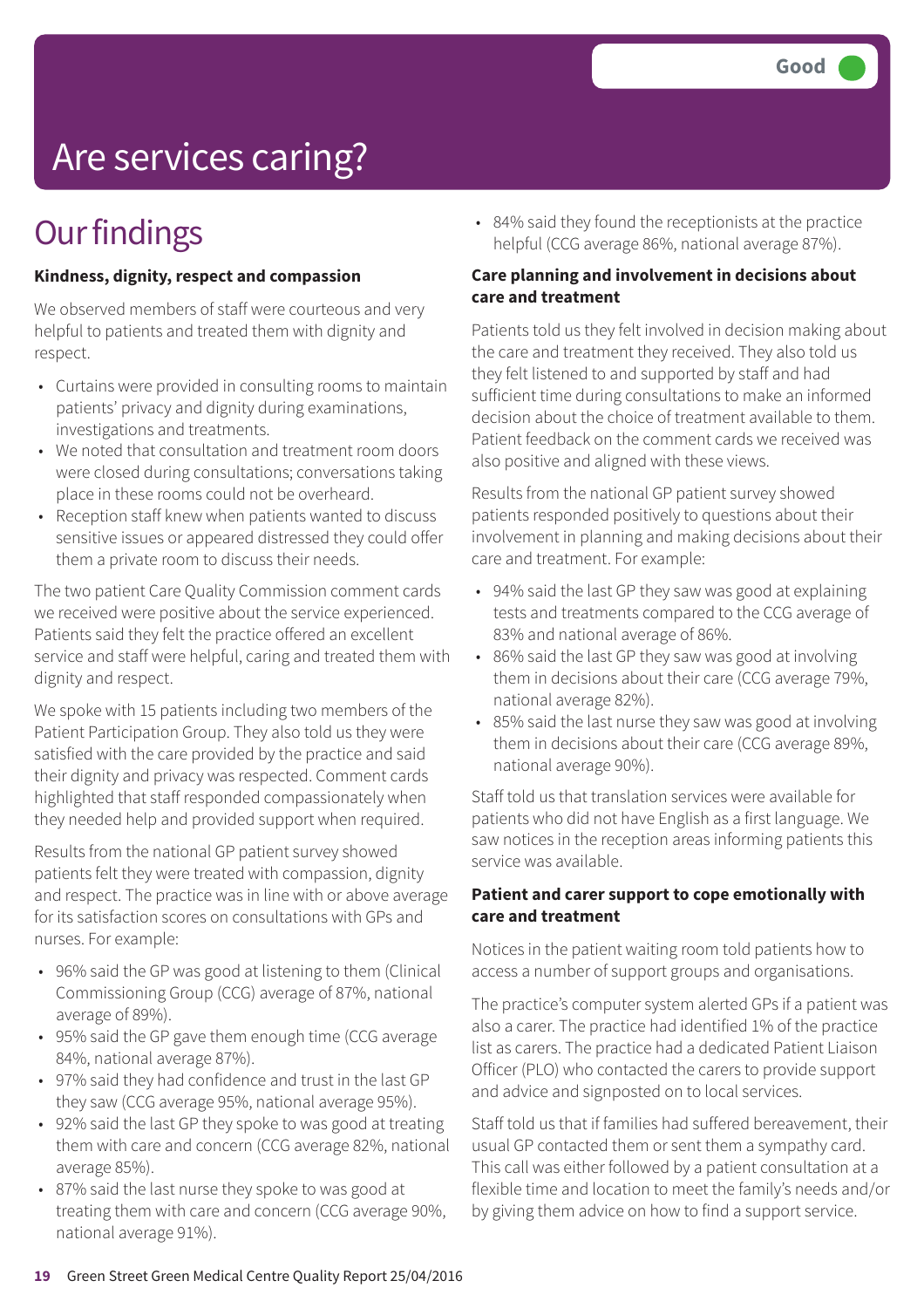# Are services responsive to people's needs?

(for example, to feedback?)

## **Our findings**

#### **Responding to and meeting people's needs**

The practice reviewed the needs of its local population and engaged with the NHS England Area Team and Clinical Commissioning Group (CCG) to secure improvements to services where these were identified.

- The practice offered extended hours surgery on Thursday from 7:00am to 8:00am and Saturday from 8:30am and 10:30am. The practice had recently signed up to be part of local GP Alliance and provided two appointments seven days a week through Primary Care hubs which could be booked in advance; this was suitable for working patients and children who could not attend during normal opening hours.
- The practice offered a text messaging service which reminded patients about their appointments and reviews.
- There were longer appointments available for patients with a learning disability and those with complex long-term conditions.
- The practice had a white board in the back office on which the clinicians recorded the names of patients if they had any concerns and discussed these patients with the lead clinician for safeguarding. These concerns were then collated and discussed with the health visitors.
- Home visits were available for older patients and patients who would benefit from these.
- The practice had a dedicated Patient Liaison Officer (PLO) who worked with the elderly, vulnerable and frail patients. They contacted patients immediately after discharge from Accident and Emergency (A&E) or an unplanned admission to find out if they needed any support and also made follow-up calls in three months' time. They acted as a contact point for these patients and for patients over 75 years of age and provided administrative support for doctors by sending out unplanned admissions care plans.
- Same day appointments were available for children aged under one year and for those with serious medical conditions.
- Patients were able to receive travel vaccinations available on the NHS.
- There were disabled facilities and translation services available.
- The practice invited all smokers and ex-smokers over 40 years of age for an assessment to screen for Chronic Obstructive Pulmonary Disease (COPD) and a number of patients with an early diagnosis of COPD were identified and managed; this reinforced their need to stop smoking.
- The practice provided minor surgical procedures and the practice had a GP with dermatology training who treated skin conditions which reduced the need for going to a hospital.
- The practice provided well person checks and NHS health checks.

#### **Access to the service**

The practice was open between 8:00am and 6:30pm Monday to Friday. Appointments were from 8:30am to11:30am every morning and 3:00pm to 5:30pm daily. Extended surgery hours were offered on Thursday 7:00am to 8:00am and Saturday 8:30am to 10:30am. In addition to pre-bookable appointments that could be booked up to 6 weeks in advance, urgent appointments were also available for people that needed them. The practice had recently signed up to be part of local GP Alliance and provided two appointments each day seven days a week through Primary Care hubs which could be booked in advance.

Results from the national GP patient survey showed that patient's satisfaction with how they could access care and treatment was low when compared to local and national averages.

- 74% of patients were satisfied with the practice's opening hours compared to the CCG average of 71% and national average of 75%.
- 64% patients said they could get through easily to the surgery by phone (CCG average 70%, national average 73%).
- 54% patients said they always or almost always see or speak to the GP they prefer (CCG average 57%, national average 59%).

People told us on the day of the inspection that they were able to get appointments when they needed them.

#### **Listening and learning from concerns and complaints**

The practice had an effective system in place for handling complaints and concerns.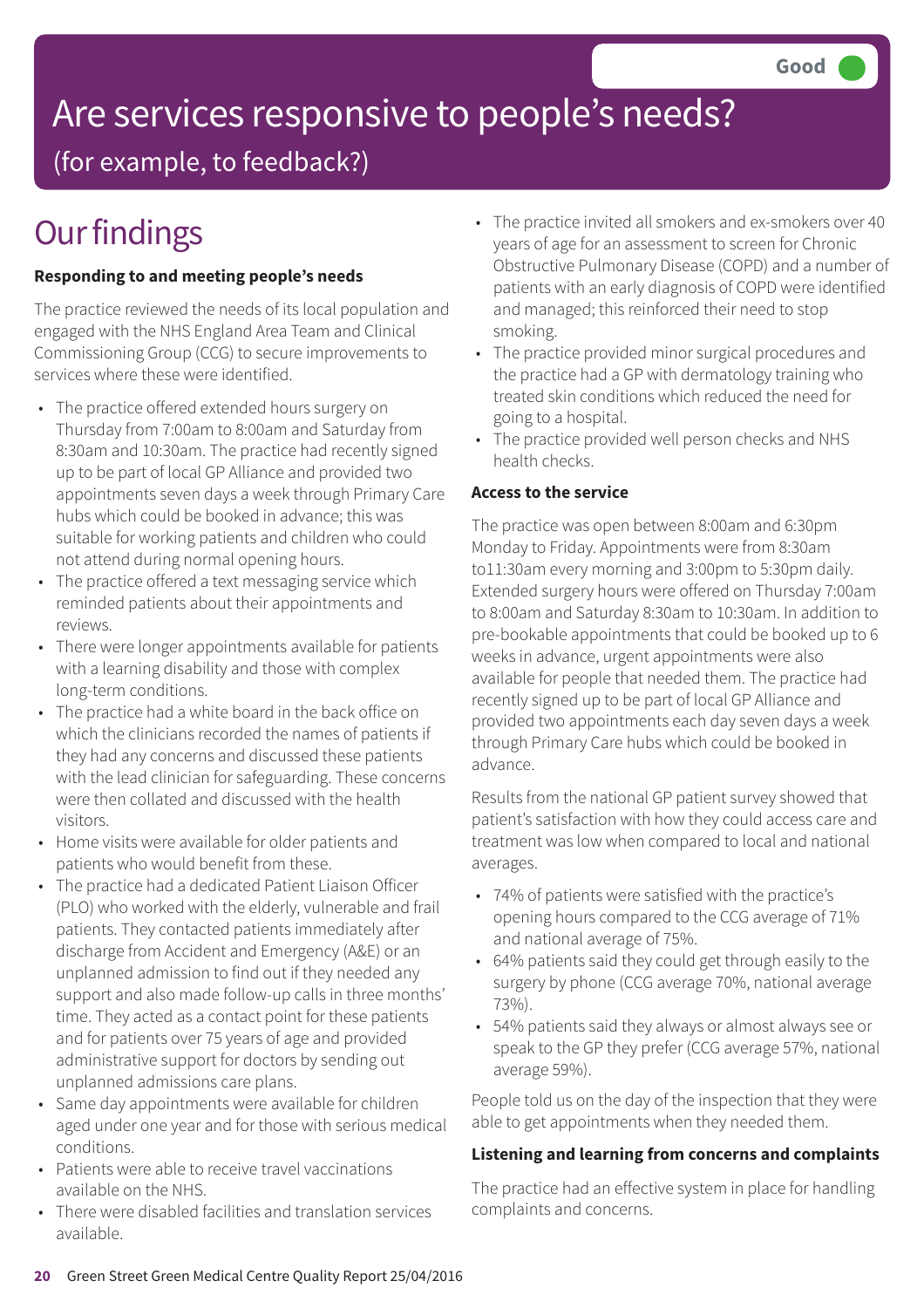## Are services responsive to people's needs?

### (for example, to feedback?)

- Its complaints policy and procedures were in line with recognised guidance and contractual obligations for GPs in England.
- There was a designated responsible person who handled all complaints in the practice.
- We saw that information was available to help patients understand the complaints system such as posters in the waiting area and information on the website.

We looked at three complaints received in the last 12 months and these were satisfactorily dealt with in a timely way. We saw evidence that the complaints had been

acknowledged and responded to and letters were kept to provide a track record of correspondence for each complaint. There was no ombudsman information in the response letter sent to patients. Lessons were learnt from concerns and complaints and action was taken to as a result to improve the quality of care. For example, a patient had complained about accessing appointments and blood results. Following this the practice manager invited the patient for discussion and to address the problems; the learning from this complaint was shared at the staff meeting.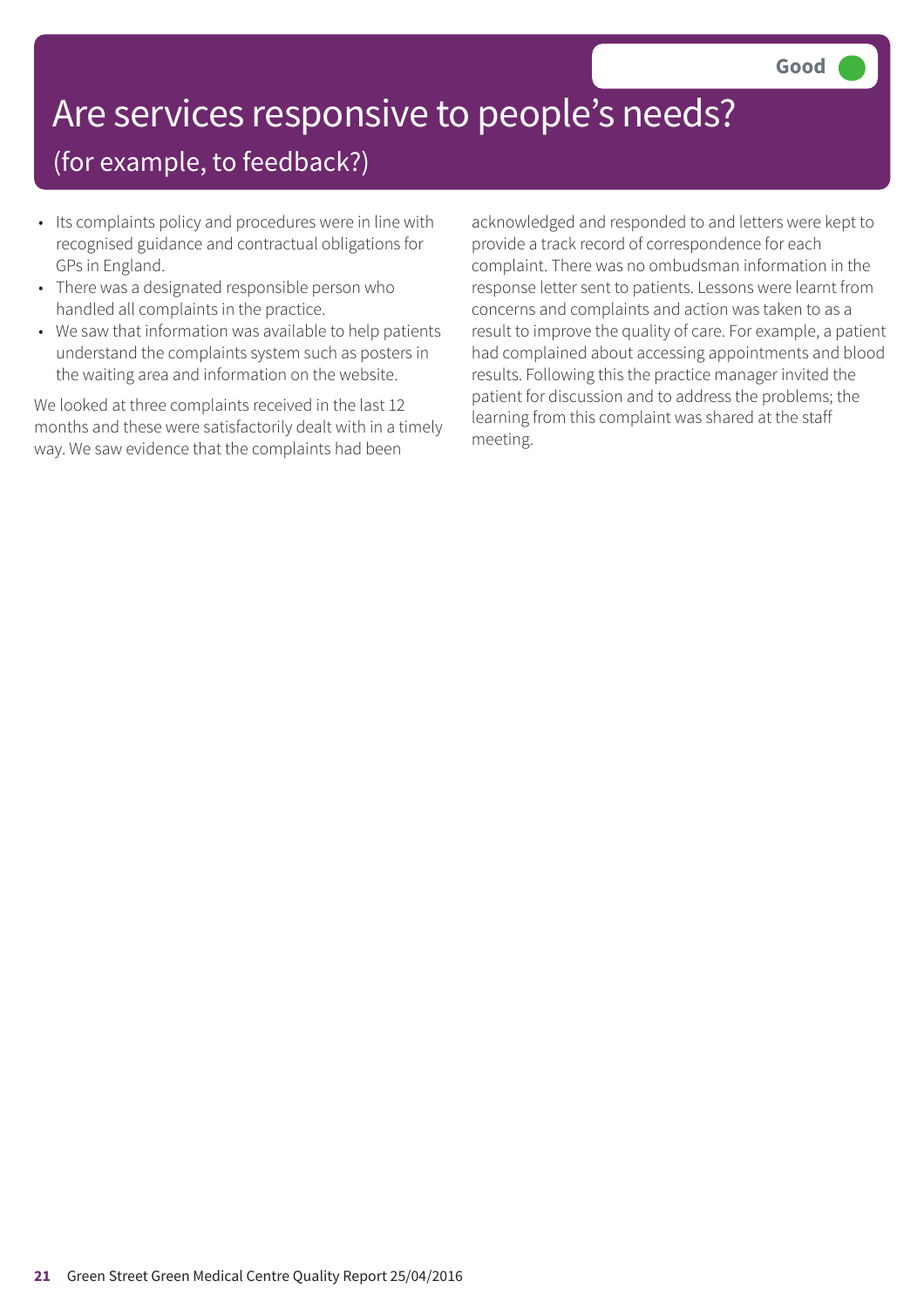### Are services well-led?

(for example, are they well-managed and do senior leaders listen, learn and take appropriate action)

### **Our findings**

#### **Vision and strategy**

The practice had a clear vision to deliver high quality care and promote good outcomes for patients.

- The practice had a mission statement which was displayed in the waiting areas and staff knew and understood the values.
- The practice had a robust strategy and supporting business plans which reflected the vision and values and were regularly monitored.

#### **Governance arrangements**

The practice had an overarching governance framework which supported the delivery of the strategy and good quality care. This outlined the structures and procedures in place and ensured that:

- There was a clear staffing structure and that staff were aware of their own roles and responsibilities
- Practice specific policies were implemented and were available to all staff
- There was evidence that benchmarking information was used routinely when monitoring practice performance.
- Governance meetings took place every 6 weeks with the partners and practice manager where management, clinical issues, significant events and strategy were discussed. The practice also had a staff meeting every two weeks which was attended by a GP partner.
- A programme of continuous clinical and internal audit which was used to monitor quality and to make improvements
- There were arrangements for identifying, recording and managing risks, issues and implementing mitigating actions

#### **Leadership and culture**

The partners in the practice had the experience, capacity and capability to run the practice and ensure high quality care. They prioritised safe, high quality and compassionate care. The partners were visible in the practice and staff told us they were approachable and always took the time to listen to all members of staff. There was a clear leadership structure in place and staff felt supported by management.

- Staff told us there was an open culture within the practice and they had the opportunity to raise any issues at meetings and felt confident in doing so and felt supported if they did.
- Staff said they felt respected, valued and supported, particularly by the partners in the practice. All staff were involved in discussions about how to run and develop the practice, and the partners encouraged all members of staff to identify opportunities to improve the service delivered by the practice.

The provider was aware of and complied with the requirements of the Duty of Candour. The partners encouraged a culture of openness and honesty. The practice had systems in place for knowing about notifiable safety incidents

When there were unexpected or unintended safety incidents:

- The practice gave affected people reasonable support, truthful information and a verbal and written apology.
- They kept written records of verbal interactions as well as written correspondence.

#### **Seeking and acting on feedback from patients, the public and staff**

The practice encouraged and valued feedback from patients, the public and staff. It proactively sought patients' feedback and engaged patients in the delivery of the service.

• The practice had recently established a Patient Participation Group (PPG) with 8 members and had held three meetings. We met with two members of the PPG who were very positive about the care and support they received from the practice. They were very happy with the support they received from the practice manager and were interested in recruiting additional members and were organising a PPG open day to recruit more members in the near future. The PPG was performing a patient survey during the visit which was still open. The practice had acted on comments from patients for example the patients had problems regarding missed two week wait referrals; following this the practice changed its procedure to follow up these referrals to ensure that the local hospital had received it.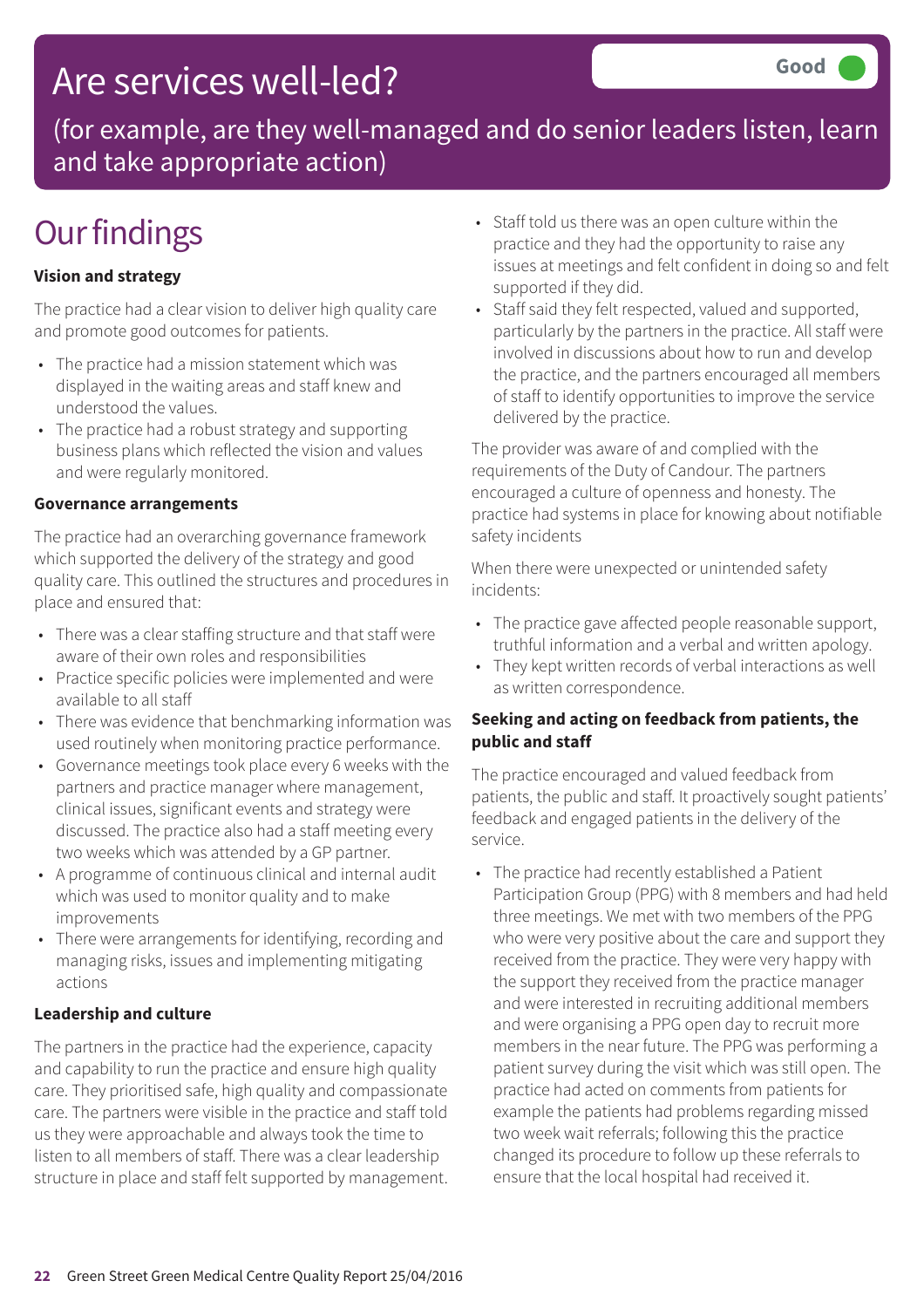### Are services well-led?

(for example, are they well-managed and do senior leaders listen, learn and take appropriate action)

• Staff told us they would not hesitate to give feedback and discuss any concerns or issues with colleagues and management. Staff told us they felt involved and engaged to improve how the practice was run.